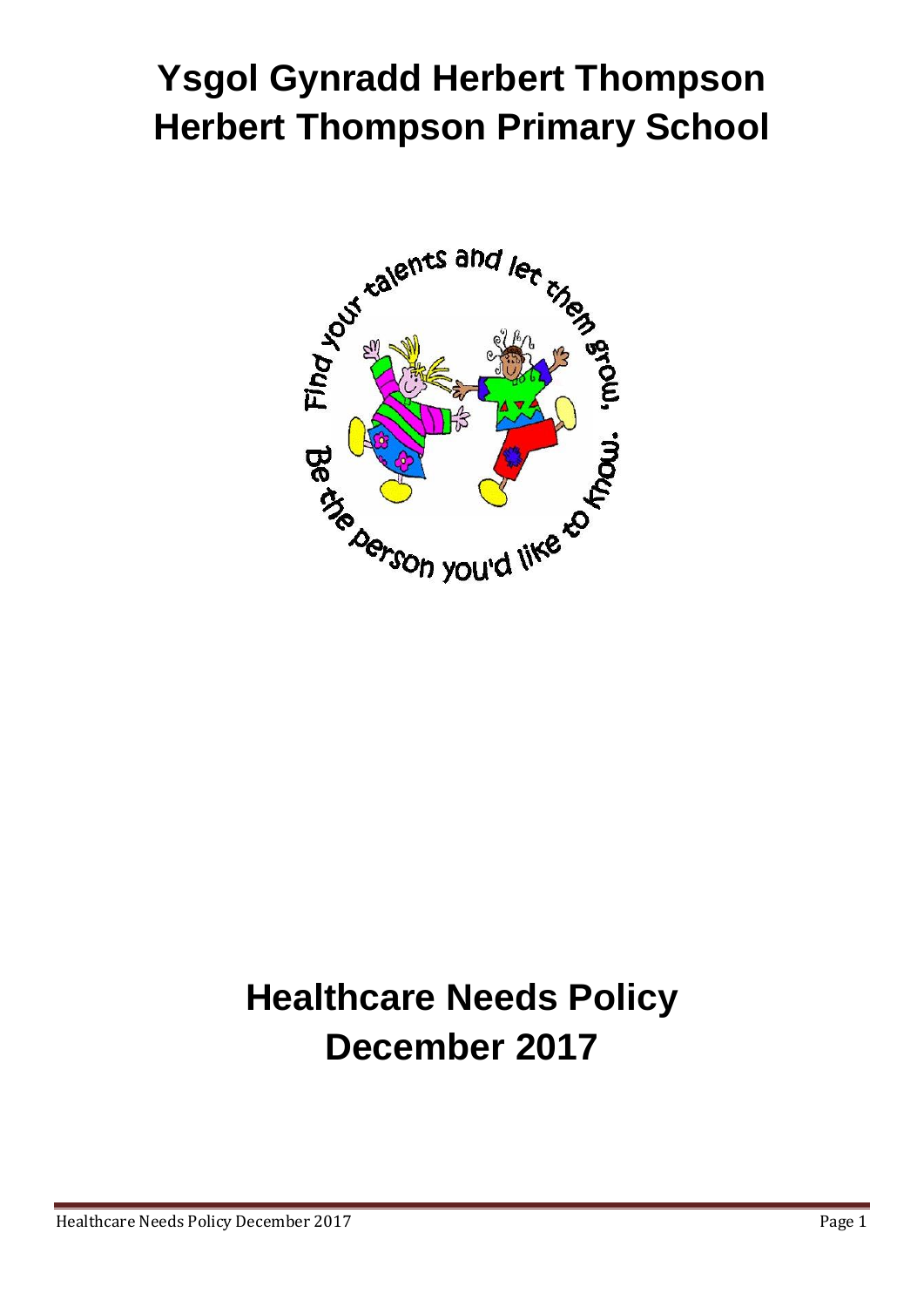# **1. Key Principles**

The staff and governors of Herbert Thompson Primary are wholly committed to pursuing a policy of inclusive education that welcomes and supports learners with healthcare needs. This policy is designed to ensure that all learners are able to access their education in a supportive environment, which is sensitive to any healthcare needs. It supports the management of medication and healthcare needs in school, and to support individual with specific healthcare needs.

At Herbert Thompson Primary we understand that healthcare needs should not be a barrier to learning, so we ensure that all staff understand their duty of care to children and young people in the event of an emergency and feel confident in knowing what to do in an emergency.

It identified the roles and responsibilities of school, parents and learners. Effective communication and cooperation between home and school will enable this to be achieved.

Our policy has been written in consultation with a wide range of local key stakeholders within school and complies the Welsh Government Guidance 'Supporting Learners with Healthcare Needs' which was published on 30th March 2017. We also acknowledge and can refer to Cardiff Local Authority toolkit entitled 'Meeting the Healthcare Needs of Children and Young People in Cardiff – A toolkit for Early Years Setting and Schools' (April 2017) for further information, in particular, the management of specific medical conditions.

1.1Each child, including learners with healthcare needs, is an individual developing in their own individual way; therefore, it is our aim to encourage the children to see for themselves their own talents, to foster self-confidence, and to develop a sense of person adequacy, so that each child can cope with the environment, at a level appropriate to that child.

Hopefully each child will be well balanced, happy and able to develop sensible attitudes to learning, so that they are able to find enjoyment in all aspects of schoolwork, and gain satisfaction from their own achievements.

1.2Healthcare issues affect each learner individually and support from Herbert Thompson Primary may have an impact on their quality of life and future chances. Therefore, the Governing Body and Headteacher should ensure arrangements focus on meeting the needs specific to the learner and consider how this impacts on their education, attainment and wellbeing. Arrangements should give learners and parents' confidence that provision is suitable and effective.

## **2. School's legal requirements**

- 2.1Section 175 of the Education Act 2002 places a duty on local authorities and governing bodies to make arrangements to ensure their functions are exercised with a view to safeguarding and promoting the welfare of children in school or another place of learning. This includes supporting learners with healthcare needs.
- 2.2In meeting the duties under section, 175 of the Education Act 2002, local authorities and governing bodies must have regard to guidance issued by the Welsh Ministers under this section.
- 2.3Section 21 (5) of the Education Act 2002 places a duty on the governing body to promote the wellbeing of learning at the school so far as related to the matters mentioned in section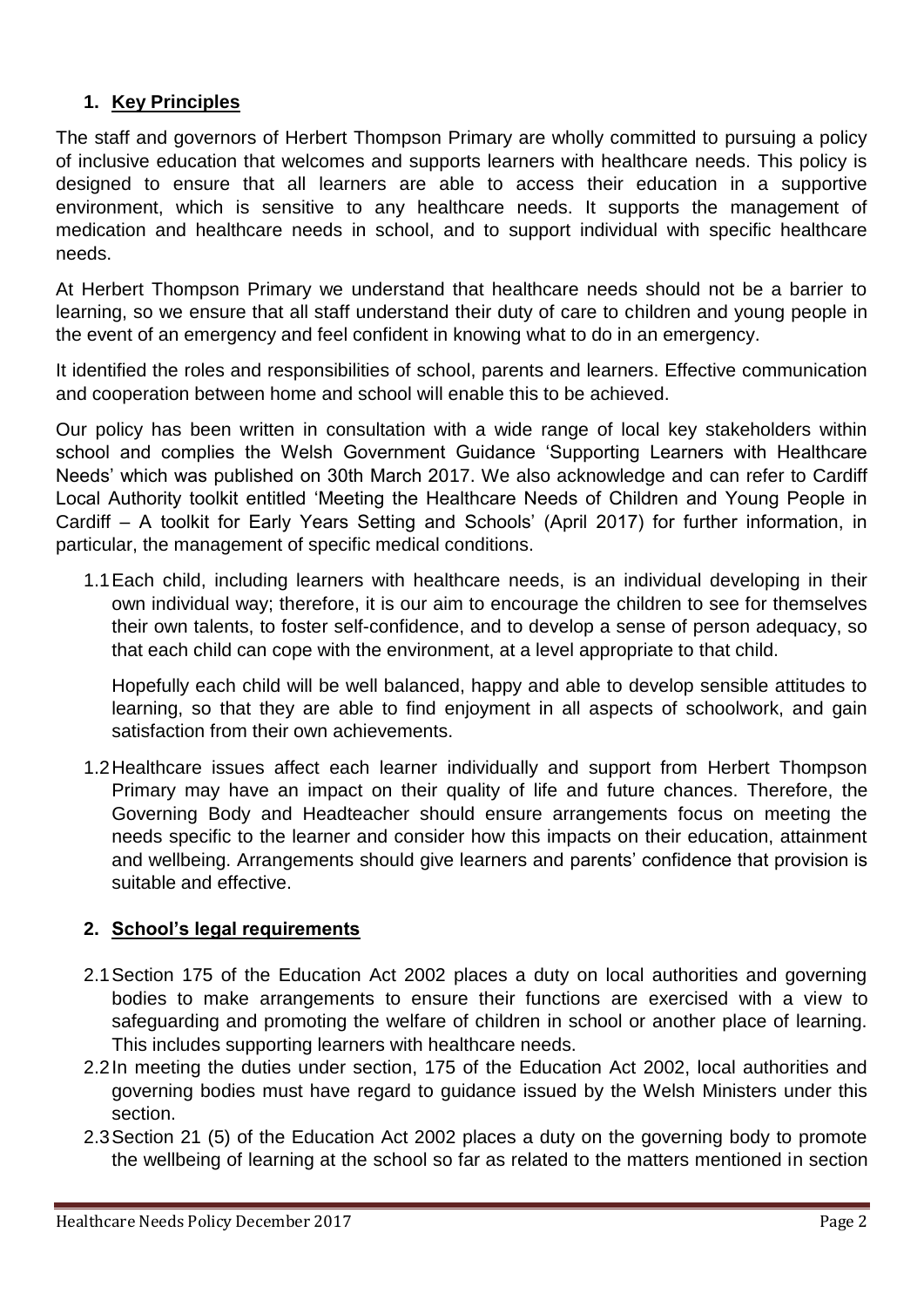25(2) of the Children Act 2004, which includes physical and mental health and emotional wellbeing, education, training and recreation, and social well being

- 2.4The non-statutory advice contained within the document is issued in exercise of the Welsh Ministers' duty to promote the education of the people of Wales and their power in relation to the promotion or improvement of the economic, social and environmental wellbeing in Wales
- 2.5Being mindful of the Social Services and Wellbeing (Wales) Act 2014. Education settings should be fully aware of this approach and ensure assistance to learners is provided using a holistic approach.

# **3. Roles and responsibilities**

## **3.1Schools**

School should develop and implement arrangements in line with legal requirements

## **3.2Governing Bodies**

Governing bodies should oversee the development and implementation of arrangements, which should include:

- Complying with applicable statutory duties, including those under the Equality Act 2010 (e.g. the duty to make reasonable adjustments in respect of learners with healthcare needs if they are disabled)
- Having a statutory duty to promote the wellbeing of learners. Schools should give consideration to how they can meet these needs, including providing learners access to information and material aimed at promoting spiritual and moral wellbeing and physical and mental health (Article 17 of the UNCRC)
- Considering how they can support learners to develop the skills, knowledge and emotional resilience required to uphold their rights, and the rights of others
- Ensuring the roles and responsibilities of all those involved in the arrangements to support the healthcare needs of learners are clear and understood by all those involved, including any appropriate delegation of responsibilities or tasks to a Headteacher, member of staff or professional as appropriate
- Working collaboratively with parents and other professionals to develop healthcare arrangements to meet the best interests if the learner
- Developing and implementing effective arrangement to support learners with healthcare needs. This should include a policy on healthcare needs and where appropriate, Individual Healthcare Plans for particular learners
- Ensuring arrangements are in place for the development, monitoring and review of the healthcare needs arrangements
- Ensuring the arrangements are in line with other relevant policies and procedures, such as health and safety, first aid, risk assessments, the Data Protection Act 1998, safeguarding measures and emergency procedures
- Ensuring robust systems are in place for dealing with healthcare emergencies and critical incidents, for both on and off site activities, including access to emergency medication such as inhalers or adrenaline pens
- Ensuring staff with responsibility for supporting learners with healthcare needs are appropriately trained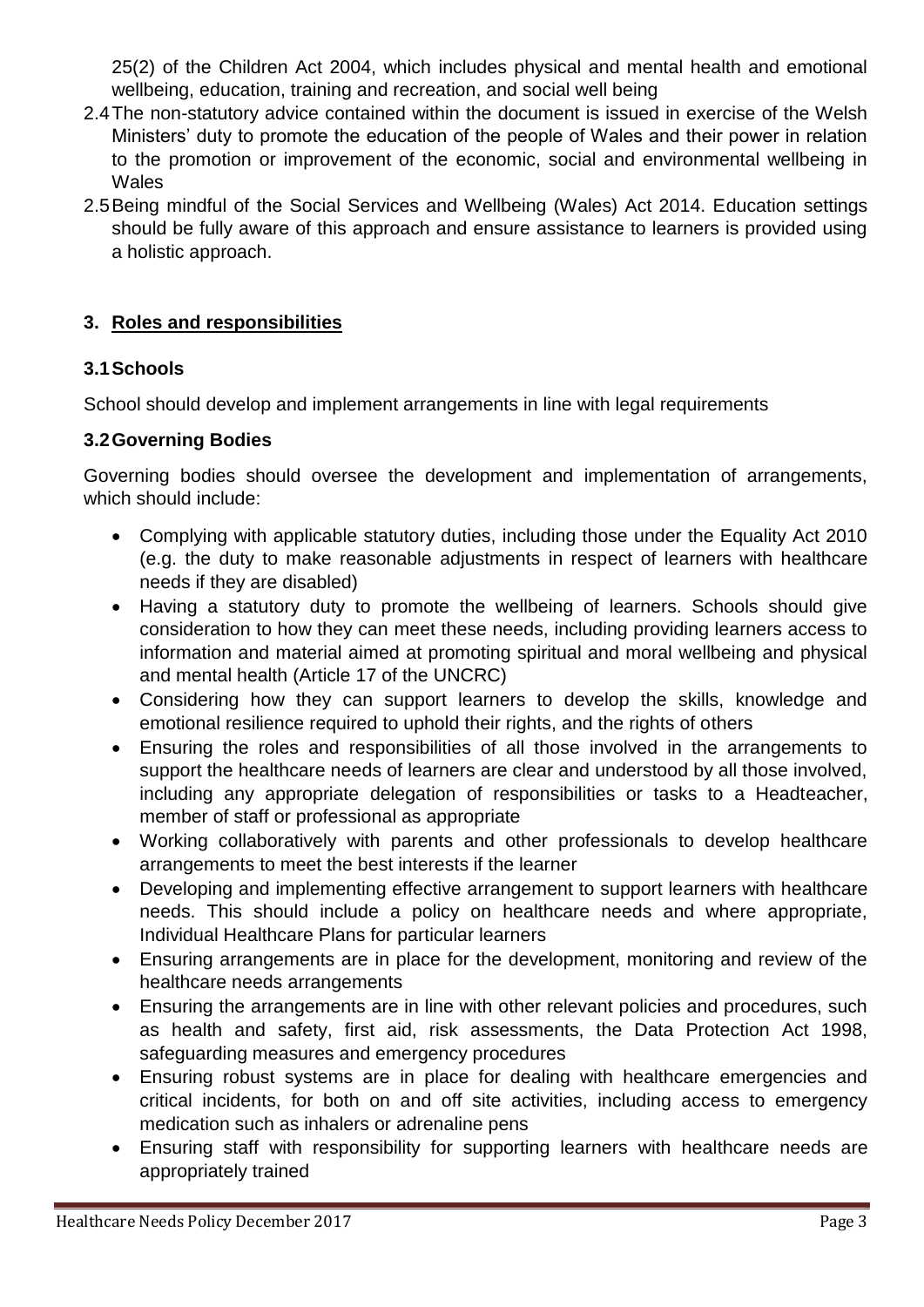- Ensuring appropriate insurance cover is in place, any conditions are complied with and staff are clear on what this means for them when supporting learners
- Having an infection prevention policy that fully reflects the procedures laid out in current guidance

## **3.3Headteacher/teacher in charge:**

The Headteacher should ensure arrangements to meet the healthcare needs of their learners are sufficiency developed and effectively implemented. To include:

- Working with the Governing Body to ensure compliance with applicable statutory duties when supporting learners with healthcare needs, including duties under the Equality Act 2010
- Ensuring the arrangements in place to meet a learner's healthcare needs are fully understood by all parties involved and acted upon and such actions maintained. In larger education settings, it may be more practical to delegate the day-to-day management of a leaner's healthcare needs to another member of staff. The Headteacher should directly supervise this arrangement as part of the regular reporting and supervision arrangements
- Ensuring the support put in place focuses on and meets the individual learner's needs, also known as Person Centred Planning
- Extending awareness of healthcare needs across the education setting in line with the learner's right to privacy. This may include support, catering and supply staff, governors, parents and other learners
- Appointing a named member of staff who's responsible for learners with healthcare needs, liaising with parents, learners, the home tuition service, the local authority, the key worker and others involved in the learner's care
- Ensuring a sufficient number of trained staff are available to implement the arrangements set out in all Individual Healthcare Plans (IHPs), including contingency plans for emergency situations and staff absence
- Having the overall responsibility for the development of Individual Healthcare Plans
- Ensuring that learners have an appropriate and dignified environment to carry out their healthcare needs e.g. private toilet areas for catheterisation
- Checking with the local authority whether particular activities for supporting learners with healthcare needs are appropriately covered by insurance and many staff aware of any limits to the activities that are covered
- Ensuring all learners with healthcare needs are appropriately linked with Herbert Thompson Primary's health advice service
- Providing annual reports to the governing body on the effectiveness of the arrangements in place to meet the healthcare needs of learners
- Ensuring all learners with healthcare needs are not excluded from activities they would normally by entitled to take part in without a clear evidence based reason
- Notifying the local authority when a learner is likely to be away from Herbert Thompson Primary for a significant period, e.g. three weeks due to their healthcare needs. Ultimately, what qualifies a period of absence as 'significant' in this context depends upon the circumstances and whether the setting can provide suitable education for the learner. Shorter periods of absence may be significant depending upon the circumstances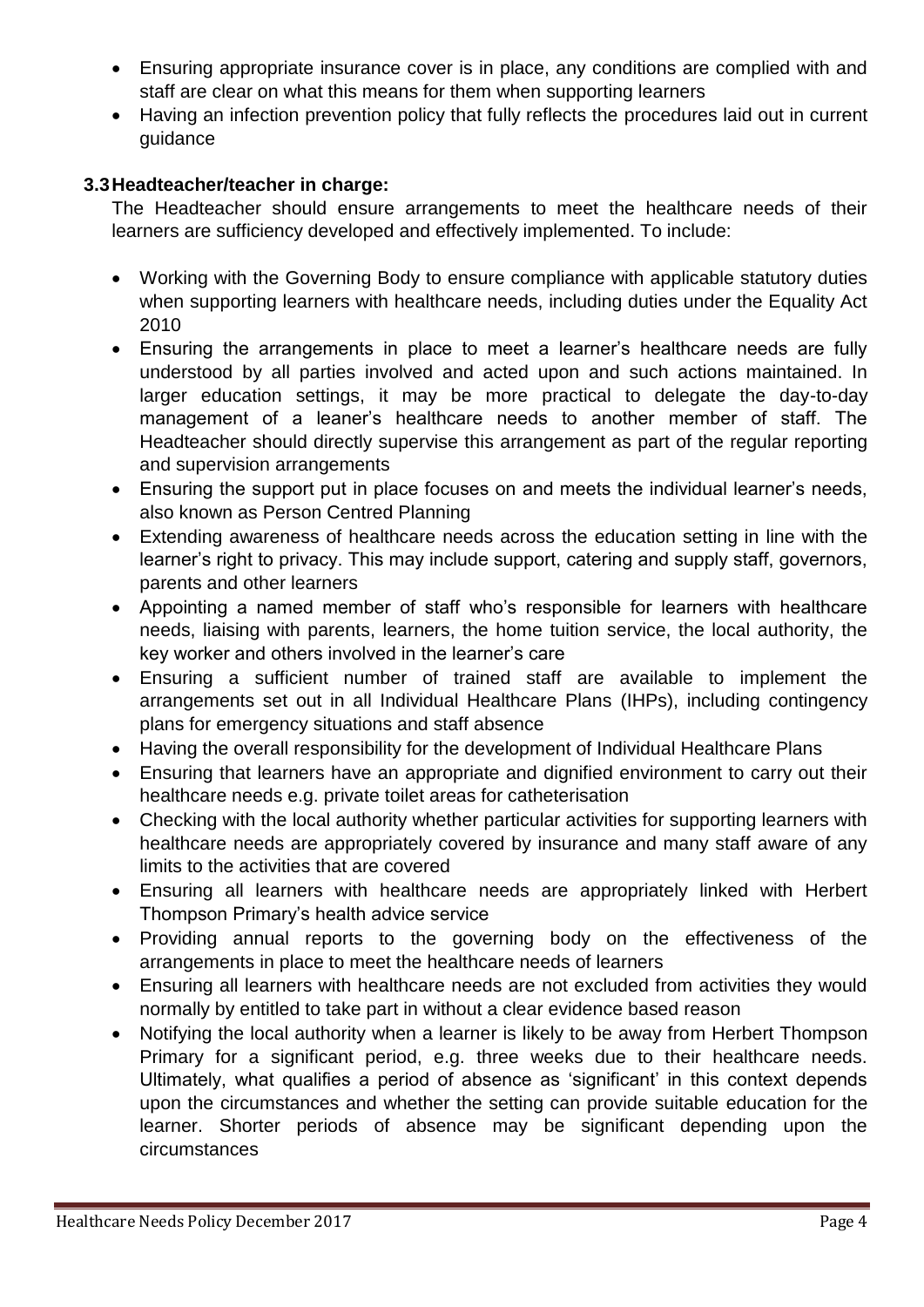• Being mindful of the Social Services and Wellbeing (Wales) Act 2014. Education settings should be fully aware of this approach and ensure assistance to learners is provided using a holistic approach.

## **3.4Teachers, Support Staff and all members of Staff (e.g. catering staff and reception staff);**

Any staff member within Herbert Thompson Primary may be asked to provide support to learners with healthcare needs, including assisting or supervising the administering of medicines. This role is voluntary. Staff members must receive sufficient and suitable training and achieve the necessary level of competence before they take on the responsibility.

In addition to the training provided to staff that have volunteered or are contracted to support learners with healthcare needs, Herbert Thompson Primary should ensure staff:

- Fully understand the education setting's healthcare needs policy and arrangements
- Are aware of which learners have more serious or chronic healthcare needs, and, where appropriate, are familiar with these learners' Individual Healthcare Plans . This includes knowing how to communicate with parents and what the triggers for contacting them are, such as when the learner is unwell, refuses to take medication or refuses certain activities because of their healthcare needs
- Are aware of the signs, symptoms and triggers of common life threatening medical conditions and know what to do in an emergency. This includes knowing who the first aiders are and seeking their assistance if a medical emergency takes place
- Fully understand the education setting's emergency procedures and be prepared to act in an emergency
- Ask and listen to the views of learners and their parents, which should be taken into consideration when putting support in place
- Ensure learners (or their friends) know who to tell if they feel ill, need support or changes to support
- Listen to concerns of learners if they feel ill at any point and consider the need for medical assistance (especially in the case of reported breathing difficulties)
- Make sure learners with healthcare needs are not excluded from activities they to take part in without a clear evidence based reason, including any external trips/visits. This includes ensuring learners have access to their medication and that an appropriately trained member of staff is present to assist where required
- Are aware if bullying issues and emotional wellbeing regarding learners with healthcare needs, and are prepared to intervene in line with the education setting's policy
- Are aware that healthcare needs can impact on a learner's ability to learn and provide extra help when needed
- Support learners who have been absent and assist them with catching up on missed work – this may involve working with parents and specialist services
- Keep parents informed of how the healthcare needs is affecting the learner in the education setting. This may include reporting any deterioration, concerns or changes to learner or staff routines.

## **3.5Parents/Carers/Learners**

It is vital that learners and parents are actively involved in the planning of support and management of healthcare needs. Meeting the individual's needs should be at the centre of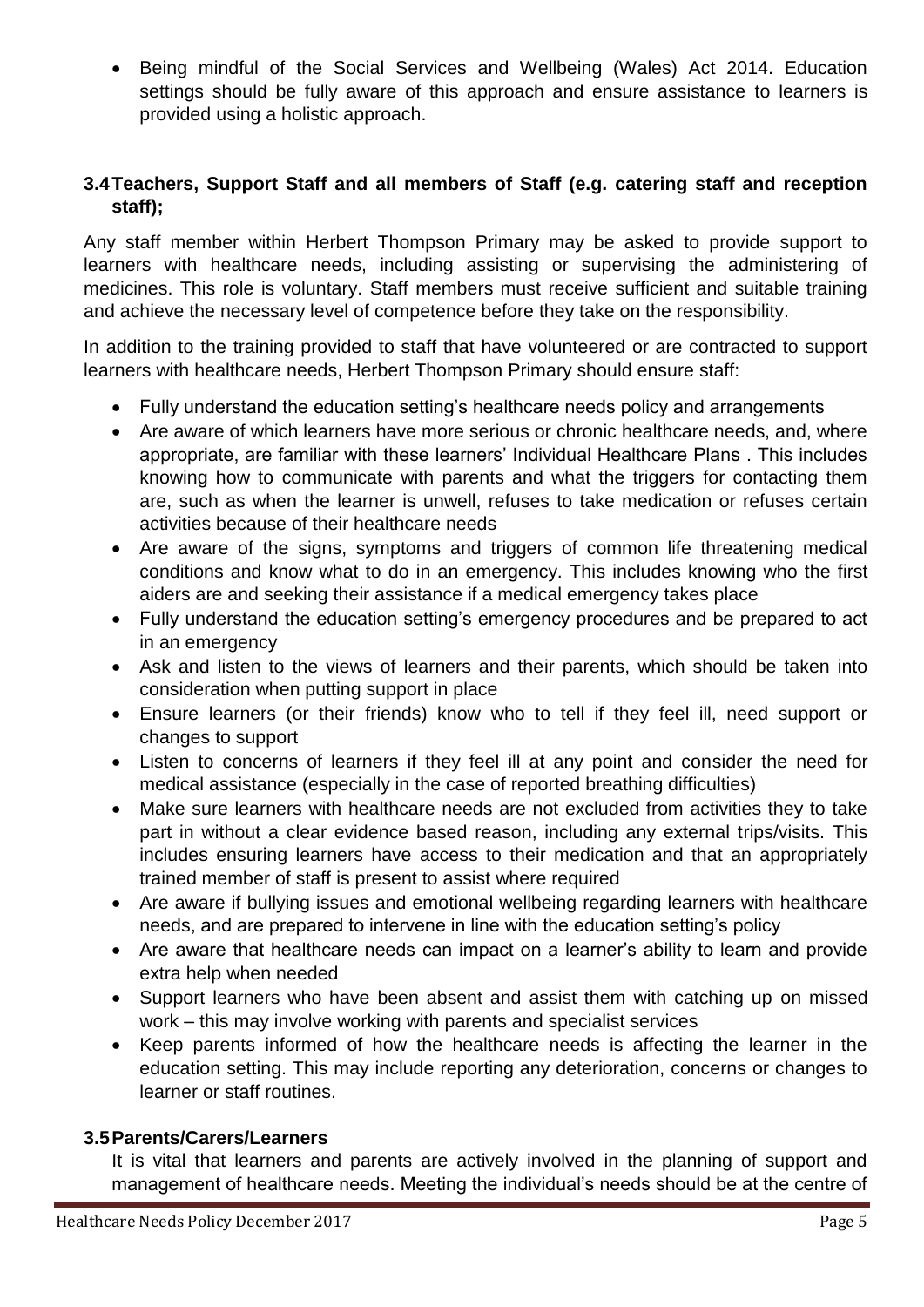decision making and processes. The UNCRC states learners should have access to appropriate information essential for their health and development and have opportunities to participate in decisions affecting their health.

## **3.5.1 Parents and learners should:**

- Receive updates regarding healthcare issues/changes that occur within the education setting
- Be involved in the creation, development and review (September and as appropriate) of an Individual Healthcare Plans with the ALNCo and the designated School Nurse. The parent and learner may be best placed to provide information about how their healthcare needs affect them. They should be fully involved in discussions about how the learner's healthcare needs will be met in the education setting, and contribute to the development of, and compliance with, their Individual Healthcare Plans
- Provide the education setting with sufficient and up to date information about healthcare needs, including any guidance regarding the administration of medicines and/or treatment from healthcare professionals. Where are appropriate, learners should be encouraged and enabled to manage their own healthcare needs
- Ensure permission forms are signed prior to school staff being able to administer medication.
- Inform the education setting of any changes such as type of medication, dosage and administration instructions
- Ensure nominated adult is contactable at all times and all necessary forms are completed and signed
- Inform the education setting if their child has/had an infectious disease or condition while in attendance.

# **3.6Local Authority**

Local Authorities should ensure education provision is available to learners, and:

- Must make reasonable adjustments to ensure disabled children and young people are not at a substantial disadvantage compared with their peers. This duty is anticipatory. For example, learners should not be disadvantaged when leaving primary school and beginning secondary school. In practical terms, this means adjustments must be planned and implemented in advance to prevent any disadvantage. Discussions around responsibility for provision should not impact on the delivery of service, as delays could be detrimental to the education and wellbeing of the learner
- Must make arrangements to promote cooperation between various bodies or persons, with a view to improving, among other things, the wellbeing of children in relation to their physical and mental health, their education, training and recreation. When making these arrangements, local authorities should ensure appropriate agreements are in place for data sharing. This could be through working within the Wales Accord on Sharing Personal Information (WASPI) Information Sharing Protocols or Data Disclosure **Agreements**
- Must make reasonable provision of counselling services for young people aged 11 18 and learners in Year 6 of primary school. Within schools, this provision should complement the different approaches already in place to support the health, emotional and social needs of learners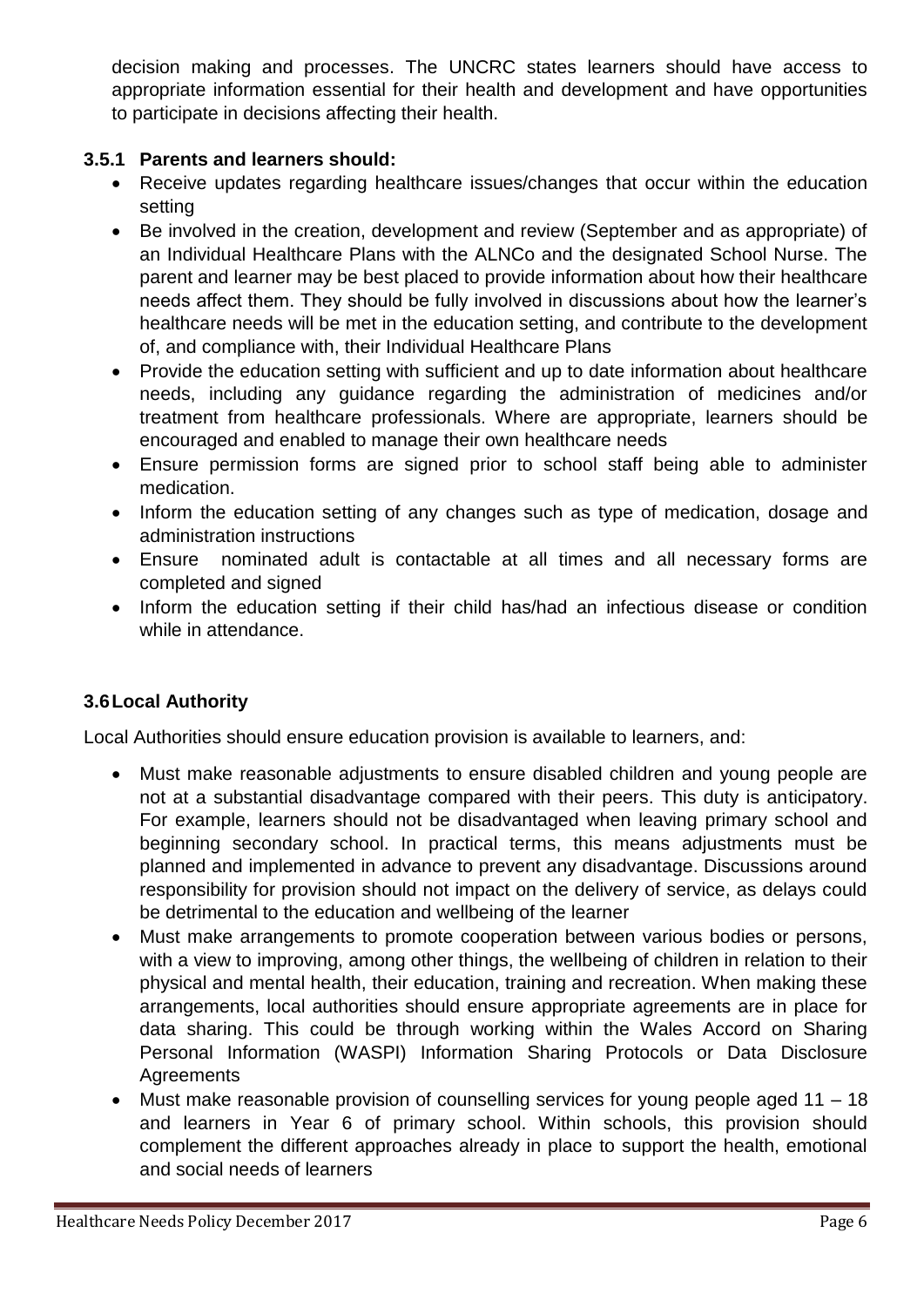- Should work with Herbert Thompson Primary to ensure learners with healthcare needs receive a suitable education. Where a learner of compulsory school age would not receive a suitable education for any period because of their health, the local authority has a duty to make arrangements to provide suitable education. If a learner is over that compulsory school age but under 18, the local authority may make such arrangements
- Should provide support, advice and quidance, including how to meet the training needs of Herbert Thompson Primary staff, so that governing bodies can ensure the support specified within the Individual Healthcare Plan can be delivered effectively.

## **3.7NHS Wales school health nursing service, health and other professionals, third sector organisations and other specialist services**

Healthcare and practical support can be found from a number of organisations. Herbert Thompson Primary has access to a health advice service. The scope and type of support the service can offer may include:

- Offering advice on the development of Individual Healthcare Plans
- Assisting in the identification of the training required for Herbert Thompson Primary to successfully implement Individual Healthcare Plan
- Supporting staff to implement a learner's Individual Healthcare Plan through advice and liaison with other healthcare, social care and third sector professionals

Health advice and support can also be provided by specialist health professionals such as GPs, paediatricians, speech and language therapists, occupational therapists, physiotherapists, dieticians and diabetes specialist nurses. In addition, third sector voluntary bodies can provide advice and practical support. Proactively engaging with specialist services can provide practical help when writing and implementing Individual Healthcare Plans. They can also provide training and awareness raising resources, including video links.

## **4. Creating an accessible environment**

Local authorities and governing bodies should ensure their education settings are inclusive and accessible making reasonable adjustments for learners with healthcare needs. This includes the following:

## **4.1Physical access to education setting buildings**

A duty is placed on local authorities to produce a written accessibility strategy for all schools they are responsible under the Equality Act 2010. Any such strategy is expected to address:

*'improving the physical environment of schools for the purpose of increasing the extent to which disabled learners are able to take advantage of education and benefits, facilities or services provided or offered by schools'* (schedule 10, Equality Act 2010)

Similarly, individual schools must carry out accessibility planning and are under a duty to prepare an accessibility plan following the same principles are the strategies prepared by the local authority. At Herbert Thompson Primary, Risk Assessments for individual pupils (as appropriate to the pupil's needs) are updated to ensure accessibility to all necessary areas of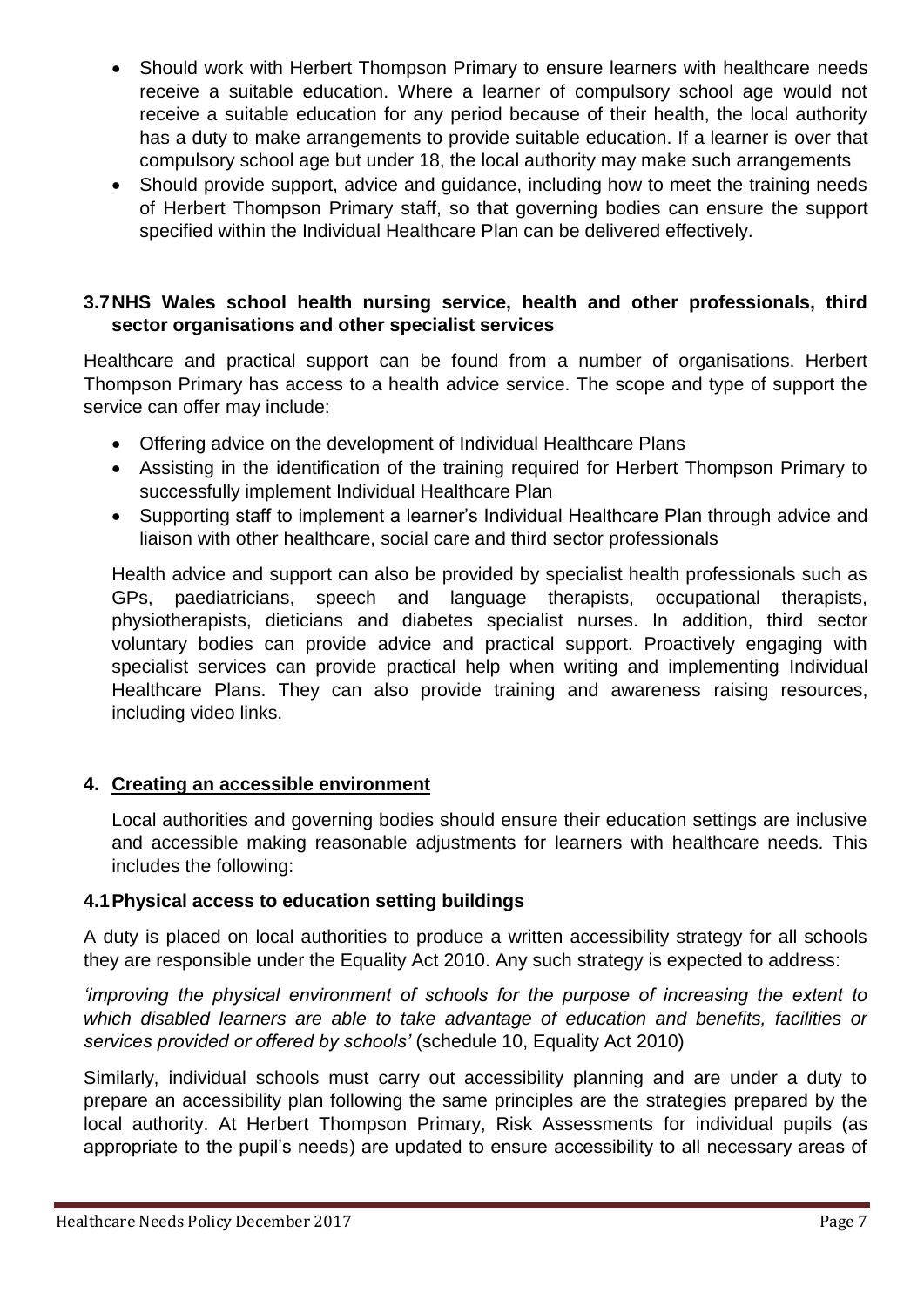the school are considered as pupils move through the school. As appropriate, any advice is sought from the Manual Handling Specialist Teacher in the Local Authority.

## **4.2Reasonable adjustments – auxiliary aids or services**

The Equality Act 2010 places a duty on learning establishments to make 'reasonable adjustments' for learners who are disabled as defined by the Act. In regard to these learners, auxiliary aids or services (with the appropriate number of trained staff) must be provided.

## **4.3Day trips and residential visits**

- 4.3.1 The governing body should ensure that Herbert Thompson Primary actively supports all learners with healthcare needs to participate in trips and visits. Governing bodies must be aware of their legal requirements to make reasonable adjustments to trips and residential visits ensuring full participation from all learners.
- 4.3.2 Staff should be aware of how a learner's healthcare needs may impact on participation, and seek to accommodate any reasonable adjustments, which would increase the level of participation by the learner. Staff should consider how to accommodate the sharing of personal information with third parties if necessary for off-site activities (in compliance with the Data Protection Act 1998 and in respecting the learner's rights to privacy). This may include information about the healthcare needs of learners, what to do in an emergency and any additional support, medication or equipment needed.
- 4.3.3 Additional safety measures to those already in place in the setting may be necessary to support learners with health care needs during visits or activities outside of the normal school timetable. Arrangements for taking medication and ensuring sufficient supplies for residential visits may be required.
- 4.3.4 All staff supervising visits should be aware of a learner's healthcare needs and any medical emergency procedures. Summary sheets held by all staff, containing details of each young person's needs and any other relevant information provided by parents, is one way of achieving this. If appropriate, a volunteer staff member should be trained in administering medication, if they have not already been so trained, and should take responsibility in a medical emergency.
- 4.3.5 Staff leading visits should ensure all learners with healthcare needs are recorded in Evolve educational visits online tool prior to the visit attaching relevant documentation as appropriate to the needs of the learner

Parents may be asked to supply:

- Permission (using school proforma) for nominated school staff to administer medication
- Details of medical conditions
- Emergency contact numbers
- The learner's GP's name, address and phone number
- Information on whether the learners has spent a night away from home before and their ability to cope effectively
- Written details of any medication required (including instructions on dosage/times)
- Parental permission if the young people needs to administer their own medication or agreement for a volunteer staff member to administer
- Information on any allergies/phobias
- Information on any special dietary requirements
- Information on any toileting difficulties, special equipment or aids to daily living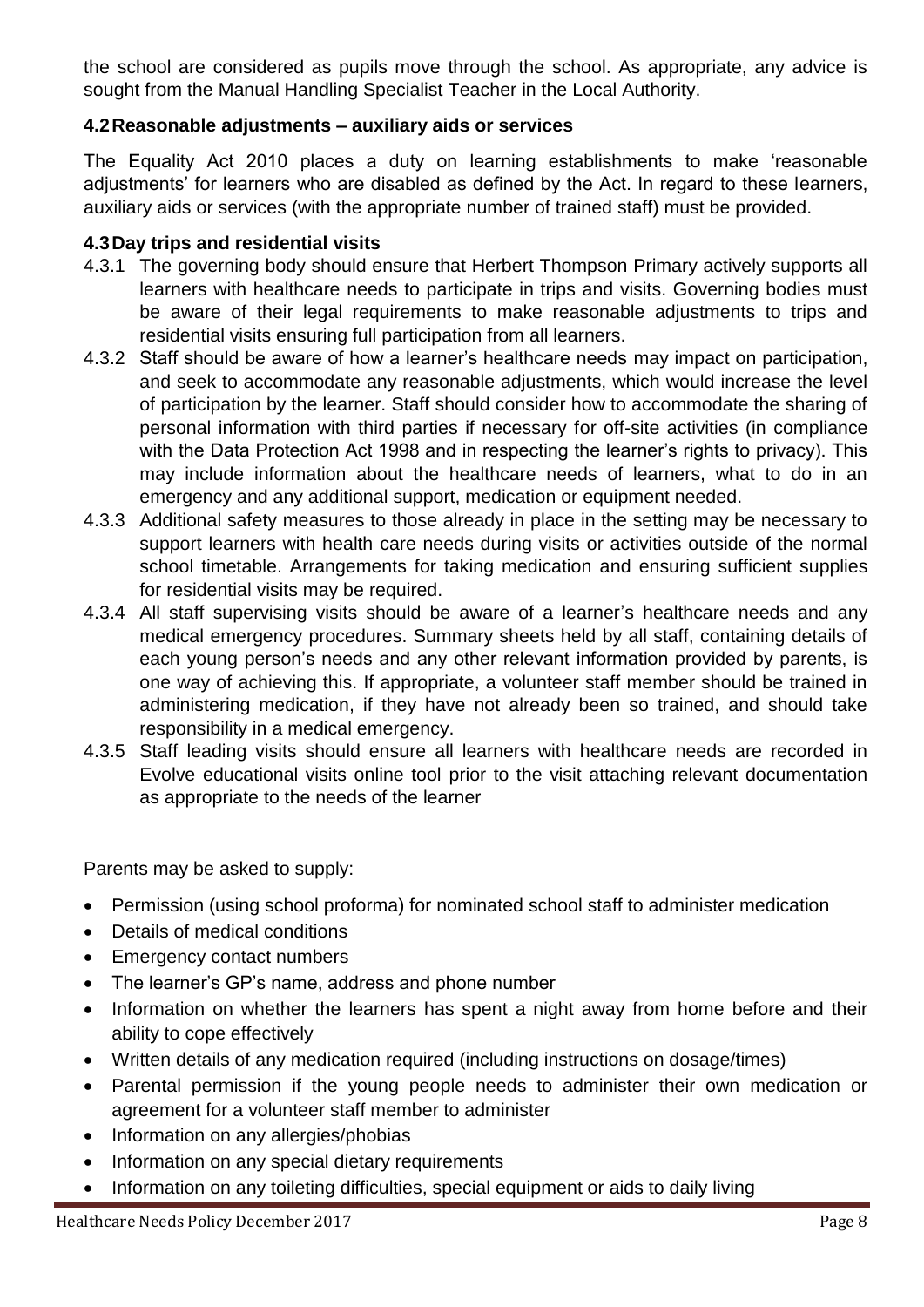- Special transport needs for learners and young people who require help with mobility
- 'Fit to travel' certificate written by the GP/consultant if the child has a significant medical need (without this the insurance maybe invalid)

## **4.4. Social Interactions**

4.4.1. The governing body should ensure the involvement of learners with healthcare needs is adequately considered in structured and unstructured social activities, such as during breaks, breakfast club, productions, after hours clubs and residential visits

4.4.2. The education setting should make all staff aware of the social barriers learners with healthcare needs may experience and how this can lead to bullying and social exclusion. A proactive approach is needed to remove any barriers.

## **4.5 Exercise and physical activity**

4.5.1. The education setting should fully understand the importance of all learners taking part in physical activities and staff should make appropriate adjustments to sports and other activities to make them accessible to all learners, including after-hours clubs and team sports.

4.5.2. Staff should be made fully aware of learners' healthcare needs and potential triggers. They should know how to respond appropriately and promptly if made aware that a learner feels unwell. They should always seek guidance when considering how participation in sporting or other activities may affect learners with healthcare needs.

4.5.3. Separate 'special provisions' for particular activities should be avoided, with an emphasis instead on activities made accessible for all. Where this might not be possible, advice from healthcare or physical education professionals and the learner should be sought.

4.5.4. Staff should also understand that it may be appropriate for some learners with healthcare needs to have medication or food with them during physical activity; such learners should be encouraged to take the medication or food when needed.

4.5.5. Staff should implement advice and guidance of any health professionals involved in the learner's needs, e.g. Physiotherapy, Occupational Therapy to ensure appropriate adjustments to sports and other activities are made

## **4.6 Food Management**

4.6.1. Where food is provided by or through the education setting, consideration must be given to dietary needs of learners, e.g. those who have diabetes, coeliac disease, allergies and intolerances

4.6.2. Where a need occurs, education setting should in advance provide menus to parents and learners, with complete lists of ingredients and nutritional information. Gluten and other intolerances or allergens must be clearly marked. Providing information will help facilitate parent and catering teams' collaborative working. This is especially important when carbohydrate/protein counting is required. Consideration should be given to availability of snacks. Sugar and gluten free alternatives should always be available. As some conditions require high calorific intake, there should be access to glucose rich food and drinks.

4.6.3. Food provided for trips must reflect the dietary and treatment needs of the learners taking part. Food provided for snacks in classroom settings should also take the dietary and treatment needs of these learners into account. While healthy school and 'no sweets' policies are recognised as important, learners with healthcare needs may need to be exempted from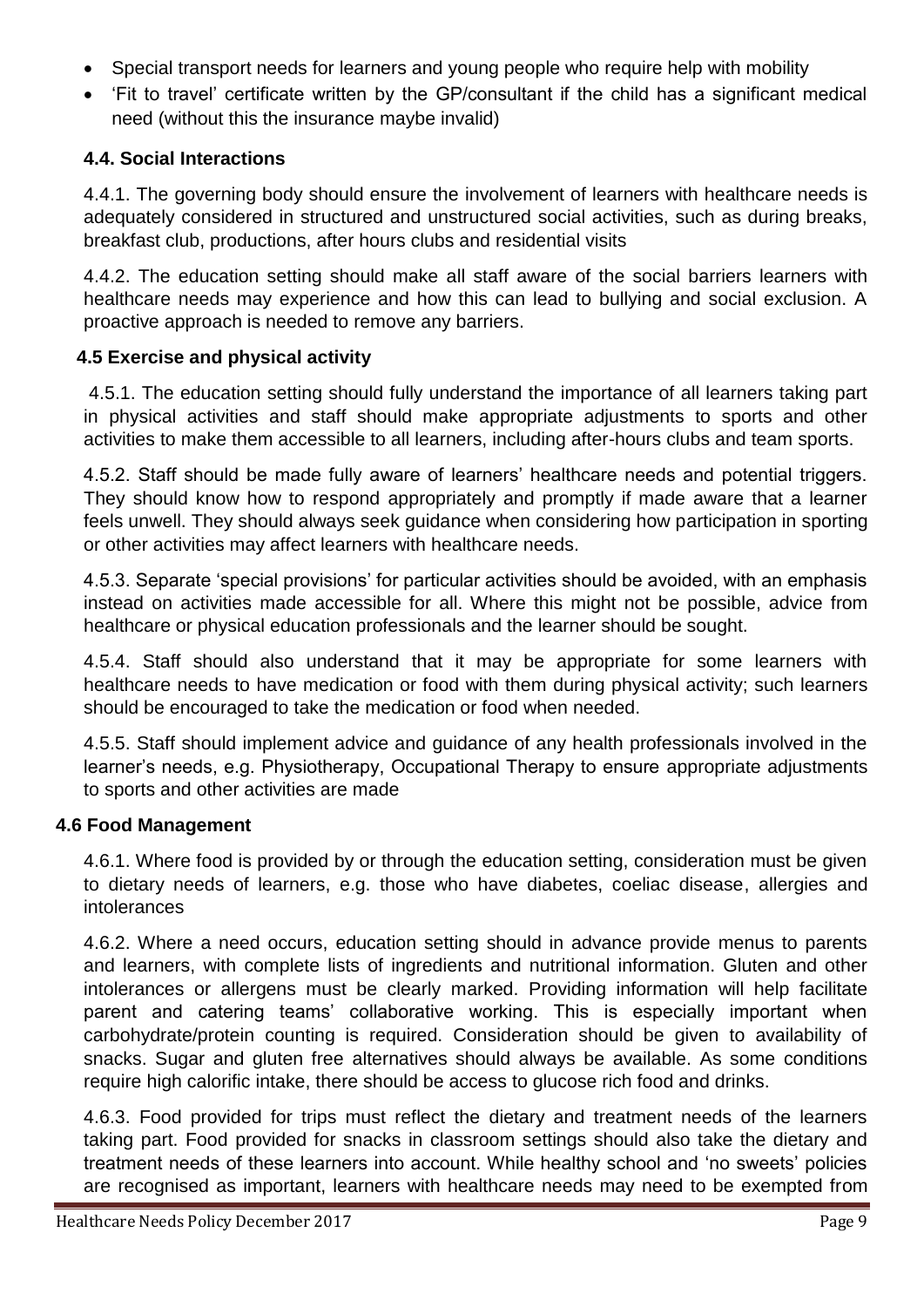these policies. Learners needing to eat or drink as part of their condition should not be excluded from the classroom or put in isolation. In some cases at Herbert Thompson Primary, parents will be required to provide specific food/drink items required in the case of emergency or ill health.

## **4.7 Risk assessments**

4.7.1. Staff should be clear when a risk assessment is required and be aware of the risk assessment systems in place. They should start from the premise of inclusion and have built into them a process of seeking adjustments or alternatives activities rather than separate provision.

4.7.2. In addition, there are duties under the Equality Act 2010 to prepare and implement accessibility strategies and plans. These strategies and plans deal with matters related to increasing participation of disabled learners.

## **5. Sharing Information**

The Governing Body should ensure healthcare needs arrangements, both wider education settings' policies and IHPs, are supported by clear communication with staff, parents and other key stakeholders to ensure full implementation. It is essential that all information is kept up to date. All information sharing techniques such as staff noticeboards and school intranets must be agreed by the learner and parent in advance of being used, to protect confidentially. All parents of pupils with IHPs are informed that copies are kept in pupils' files (red files), in the main office on the notice board, classteacher/Year group teachers, PPA staff and Midday Supervisors.

## **5.1. Teachers, supply teachers and support staff (this may include catering staff and relevant contractors)**

5.1.1. Staff should have access to the relevant information, particularly if there is a possibility of an emergency situation arising.

- The Main Office noticeboard is used to display information on high risk health needs, first aiders and certificates, emergency procedures etc.
- Supply teacher notes (template) should include any relevant information to the learner's needs
- Herbert Thompson Primary daily staff meetings are utilised to help ensure staff are aware of the healthcare needs of learners they have or may have contact with as appropriate
- Class teachers, SLT, PPA staff (ICT/PE), Midday Supervisors and the Main Office receive a copy of updated IHPs and an original copy is kept in the pupils' red file.
- Pupils with IHPs, risk assessments, Personal Emergency Evacuation Plans (PEEP) have their provision and support recorded within individual Pupil Profiles which are developed and updated in Learning Reviews throughout their time at Herbert Thompson Primary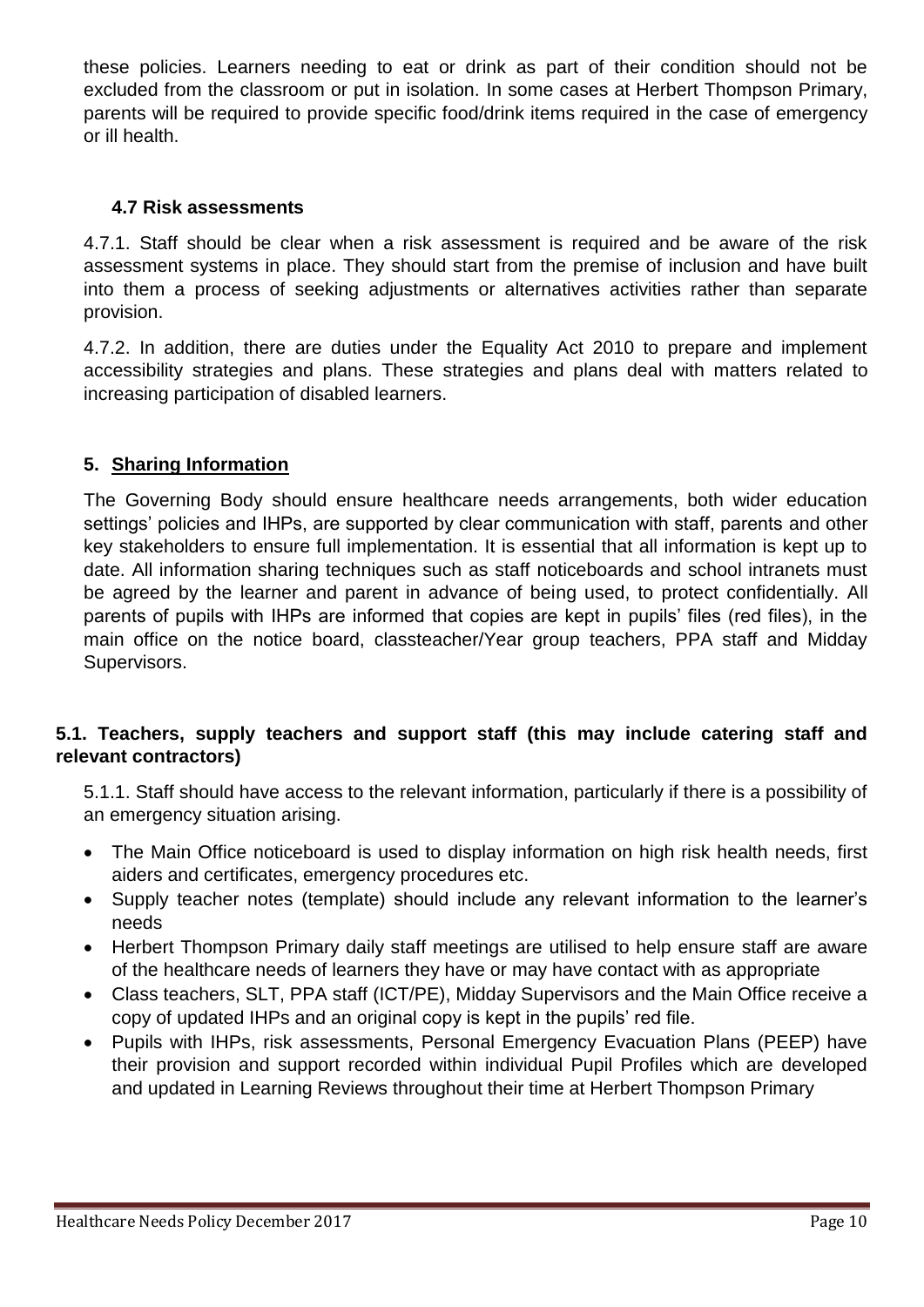#### **5.2. Parents and learners**

5.2.1. Parents and learners should be active partners, and to achieve this Herbert Thompson Primary will make parents fully aware of the care their child receives. Parents and learners should also be made aware of their own rights and responsibilities. To help achieve this Herbert Thompson Primary will:

- Make this Healthcare Policy easily accessible, online and in hard copy
- Provide the learner/parents with a copy of their information sharing policy. This should state the type of bodies and individuals with whom the learner's medical information may be shared
- Ask parents to sign a consent form, which clearly details the bodies, individuals and methods through information will be shared. Sharing medical information can be a sensitive issue and the learner should be involved in any decisions. Education settings should keep a list of what information has been shared with whom and why, for the learner/parent to view on request
- Include school councils, 'healthy schools' and other learner groups in the development of the setting's healthcare needs arrangements, where appropriate
- Consider how friendship groups and peers may be able to assist learners, e.g., they could be taught the triggers and signs of issues for a learner, know what to do in an emergency, and who to ask for help. Healthcare professionals can be invited into school to lead sessions and share information to support the learner. Herbert Thompson Primary will discuss with the learner and parents first and decide if information can be shared.

#### **6. Procedures and record keeping for the management of learners' healthcare needs**

6.1. Herbert Thompson Primary will create procedures which states the roles/responsibilities of all parties involved in the identification, management and administration of healthcare needs. The following documentation should be collected and maintained, where appropriate.

- $\checkmark$  Contact details for emergency services (within the IHP)
- $\checkmark$  Parental agreement for Herbert Thompson Primary to administer medicine
- $\checkmark$  Head of Herbert Thompson Primary agreement to administer medicine
- $\checkmark$  Record of medicine stored for and administered to an individual learner
- $\checkmark$  Record of medicines administered to all learners by date
- $\checkmark$  Request for learner to administer own medicine
- $\checkmark$  Staff training record administration of medicines
- $\checkmark$  Medication incident form

6.2 New records should be completed when there are changes to medication or dosage. The learning setting should ensure that the old forms are clearly marked as being no longer relevant and stored in line with their information retention policy. (Electronic versions can be found on the Welsh Government website.)

6.2.1. All administration of medication must be recorded on the appropriate forms. If a learner refuses their medication, staff should record this and follow the defined procedures where parents will be informed of this non-compliance as soon as possible.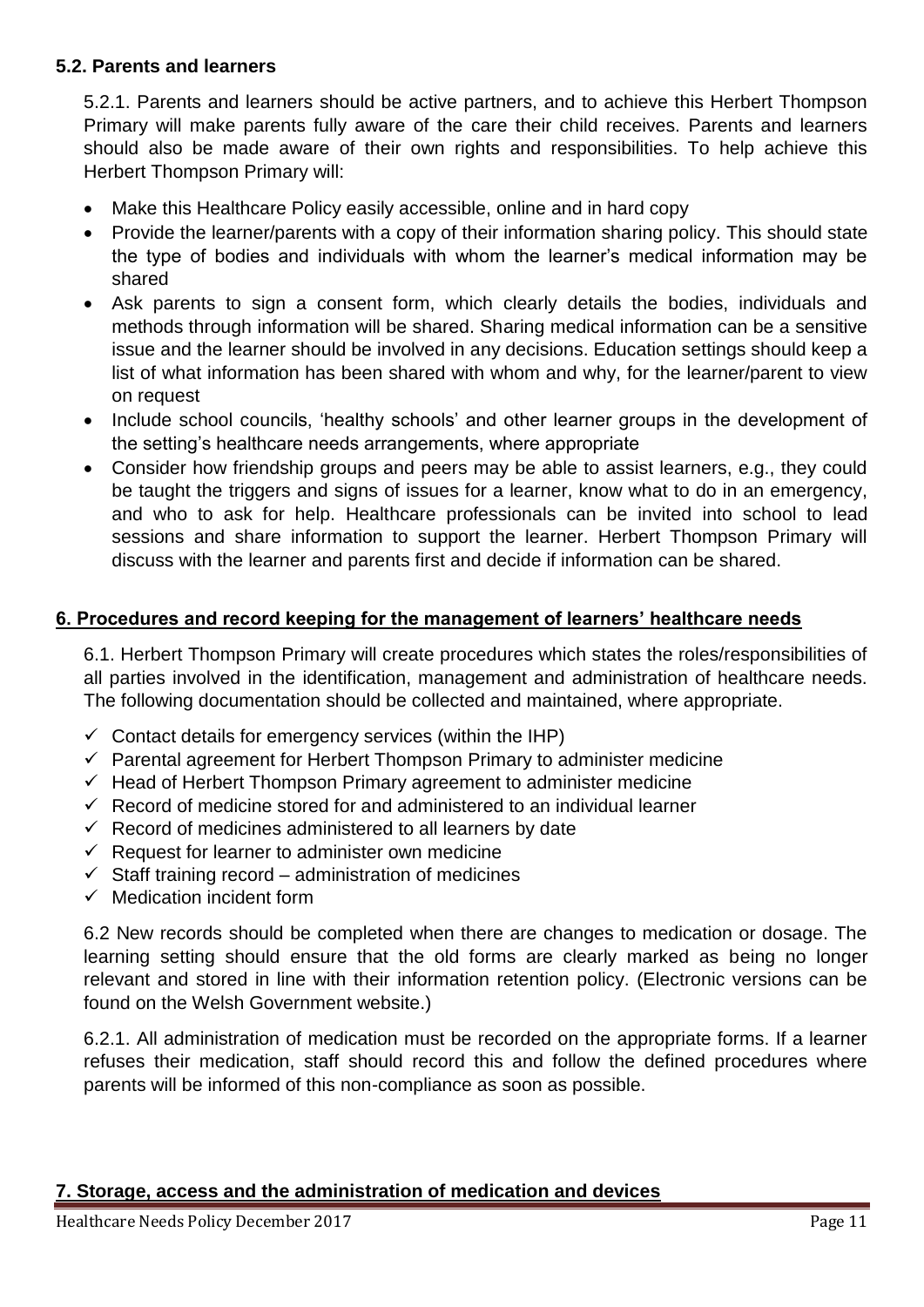Learners may require medication at setting for many reasons and this should only be administered with prior agreement and consent given by the parent/legal guardian**.** Medicines should only be given if prescribed by the GP. No child under 16 should be given medicines containing Aspirin.

## **7.1 Arrangements to give medication in setting**

- A parental request form should be completed each time there is a request for medication to be administered (held in the Main Office) by setting staff, or for a learner to self-administer their own medication, e.g. inhaler. This arrangement must be agreed, documented and dated by the Head teacher. A copy must be kept on file.
- In the case where medication maybe a long term arrangement, a letter must accompany the request from the learner's GP or consultant explaining this. A learner requiring medication to be administered within the school day will require an Individual Healthcare Plan (IHP).
- Amendments to the medication should only be accepted in writing from a health professional and this should again be kept on file. Verbal messages should not be accepted.

## **7.2 Receiving medication in the setting**

No medication should be accepted into an education setting unless it is clearly labelled with the:

- Learner's name
- Name and strength of medication
- Dosage, frequency and time the medication should be given
- Expiry date
- Advice about storage

## **7.3 Storage of medication**

- Medication is stored in the Main Office (only accessed by staff) away from other children and young people. Some medications require refrigeration. If storage in a refrigerator is required this should be in a sealed container that is clearly labelled and stored in the Main Office refrigerator. All medicines must be clearly labelled. Further advice can be obtained from the **COSHH guidelines, Control of Substances Hazardous to Health, 2002 <sup>1</sup>**.
- Local pharmacists and the School Nurse can give advice about storing medicines.

## **7.4 Administering medication**

- Any staff willing to administer medication must receive appropriate training and guidance, and be aware of any possible side effects of the medication. This can be found in the information leaflet.
- Parents must not send the medication to Herbert Thompson Primary in pre-drawn doses/syringes (unless this is how it is dispensed by the pharmacist) or in drinks. It must come in the original packaging with a pharmacy label intact. There must be a syringe provided to help in the measurement of the correct dose.
- Medicines must only be given according to the prescription given by the GP. Parents should ensure a copy of this is available for the school. Herbert Thompson Primary requires written notification from the GP should doses change or medications change.

 $\overline{a}$ 

<sup>1</sup> Control of Substances Hazardous to Health (COSHH) Regulations (2002) amended as required [www.hse.gov.uk](http://www.hse.gov.uk/)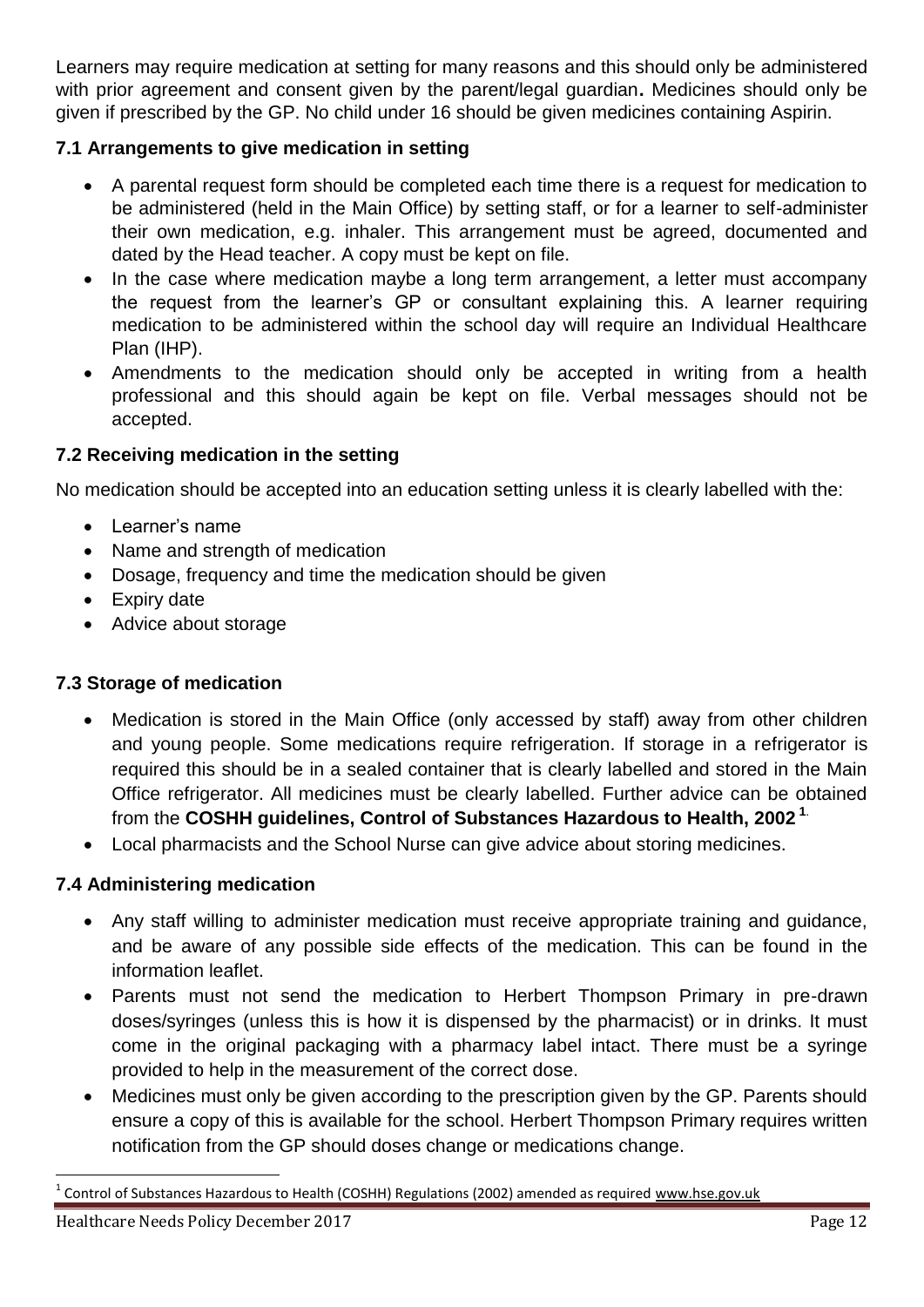- Medicines should not be given if they are out of date. Parents will need to replace the medicines immediately and it is the parent's responsibility to dispose of any unwanted medicines.
- It is best practice that there should be two members of staff to check the medication when it is time to administer it. The following details should be checked:
	- o Right Learners (name and date of birth)
	- o Right Medicine (staff should be aware of the purpose of the medication)
	- o Right Dose (measured using a syringe)
	- o Right Route (orally/gastrostomy/nasogastric)
	- o Right Time
- The learner may self-administer some medications e.g. asthma inhalers. Learners will be supervised. The staff member will record when a learner has had medication even if selfadministering.
- Appropriate measures should be put in place or alternative arrangements if named staff are unavailable or absent.
- There should be a completed form to show the learner's name and DOB, the date, time and medication name and dose and two staff should sign this. Accurate recording is of the utmost importance.
- Staff should not give any medication if a medical judgement is required to determine the need unless an emergency but this should be in accordance with the agreed IHP.

## **7.5 Hygiene and Infection Control**

 All staff should be familiar with normal procedures for avoiding infection and follow basic hygiene procedures. Staff should have access to protective disposable gloves and take care when dealing with spillages of blood or other body fluids and disposing of dressing or equipment. Trained first aiders will follow policy and procedures

## **7.6 Disposal of medications**

- Medications should always be returned to the parent to be disposed of. If this is not possible any unused medications should be returned to a local pharmacy
- Medications should not be disposed of in sinks or toilets
- Some medications (i.e. for diabetes) are pre-assembled and contain a needle. Sharps boxes are essential for the disposal of needles and these can be obtained by contacting your local pharmacy or speaking to the education setting nurse.

## **7.7 Emergency Medications**

- Emergency medications (i.e. epi pen, buccal midazolam) must have an IHP detailing how to administer it and what to do in the event of an emergency
- The location of emergency medications should be easily known and accessible to all staff but not accessible to other children and young people
- Emergency medications must not be used for another learner displaying the same symptoms. If there are concerns an ambulance must be called. Medication can only be given to the learner it is intended for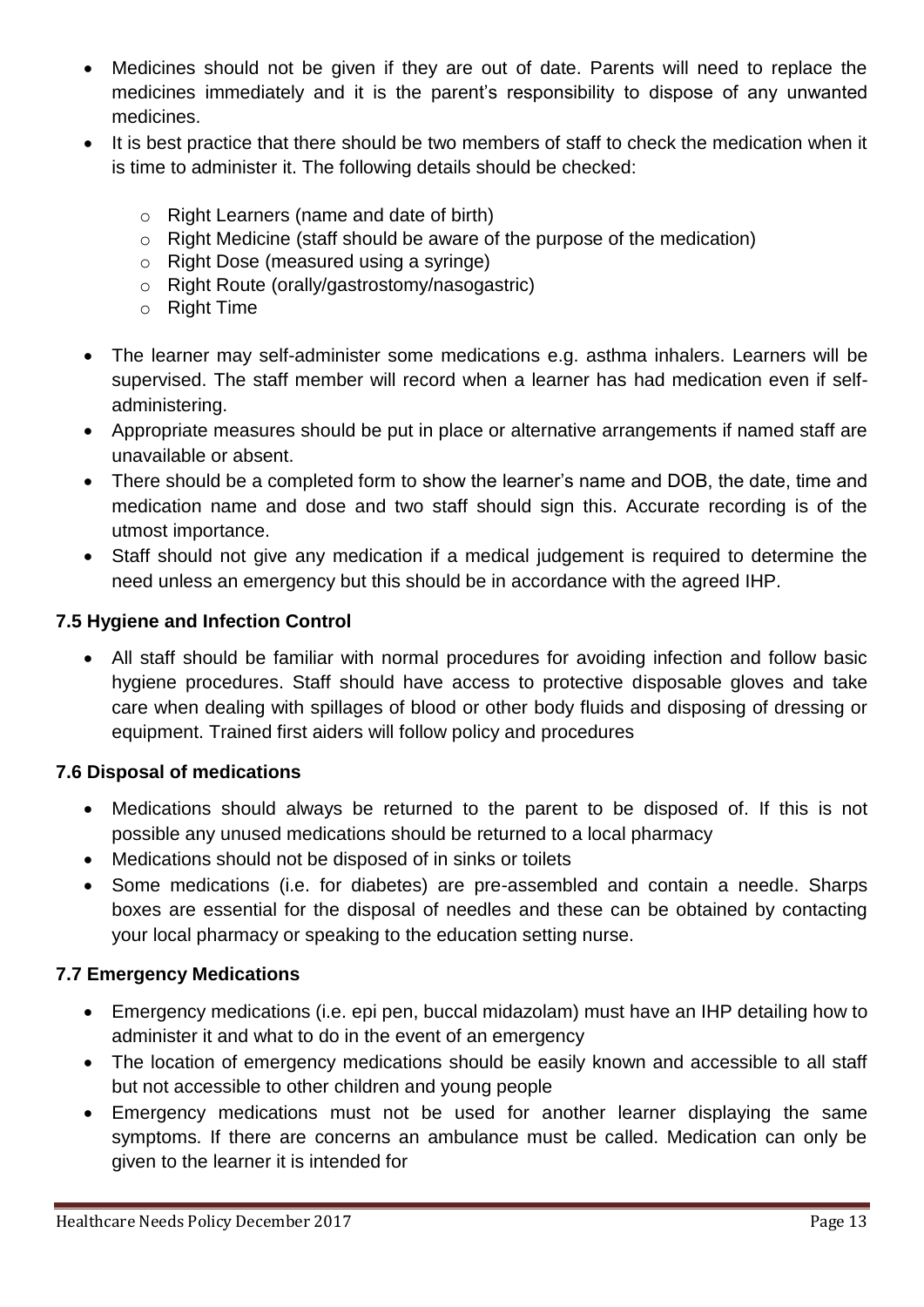- Staff should receive training in how to administer any emergency medications. If a learner forgets their emergency medications the parent must either bring it in immediately or the learner must go home
- Parents and GP must always be informed if emergency medications have been given and records should be retained at the setting.

# **8.Emergency Procedures**

8.1. Governing bodies should ensure a policy is in place for handling emergency situations. Staff should know who is responsible for the policy, nominated first aiders and how to deal with common healthcare needs. In situations requiring assistance, 999 should be called immediately. The location of learners' healthcare records and emergency contact details should be known to staff.

8.2. Where a learner has an IHP, this should clearly define what constitutes an emergency and explain what to do. Staff should be made aware of emergency symptoms and procedures.

8.3. Other learners in the education setting should also know what to do in general terms in an emergency, such as to inform a member of staff immediately. If a learner needs to be taken to hospital, a staff member should stay with the learner until a parent arrives. This includes accompanying them in an ambulance to hospital. The member of staff should have details of any known healthcare needs and medication.

8.4. Learners should not be taken to hospital in staff cars unless there are extreme reasons. If this is necessary, another adult must accompany learner and staff member. Staff must have public liability vehicle insurance.

(See Emergency Situations Policy)

# **9. Training**

9.1 Governing bodies must ensure staff who volunteer or who are contracted to support those with healthcare needs are provided with appropriate training. Governing bodies should also ensure their policies clearly set out how a sufficient number of these staff will be identified and supported. In some cases, training is arrange annually as pupils move to the next year group to ensure all new staff receive the same training to act appropriately and, as required, for specific healthcare needs.

9.2 When assisting learners with their healthcare needs, it should be recognised that for many interventions no specialist training is required and the role of staff is to facilitate the learner to meet their own healthcare needs.

9.3 IHPs may reflect complex needs requiring staff to have specific information and training. This training may also be in the use of aids such as hearing aids (staff should be shown how to change batteries) and various adaptive technologies. If these have been instigated by health professionals, they can be asked to provide suitable for education settings as well as learners and families.

9.4 Training provided should be sufficient to ensure staff are competent, have confidence in their ability to support learners and fulfil IHP requirements. Crucially this training should involve input from the learner and parents, who often play a major role in providing information on how needs, can be met. However, parents should not be solely relied upon to provide training about the healthcare needs of their child.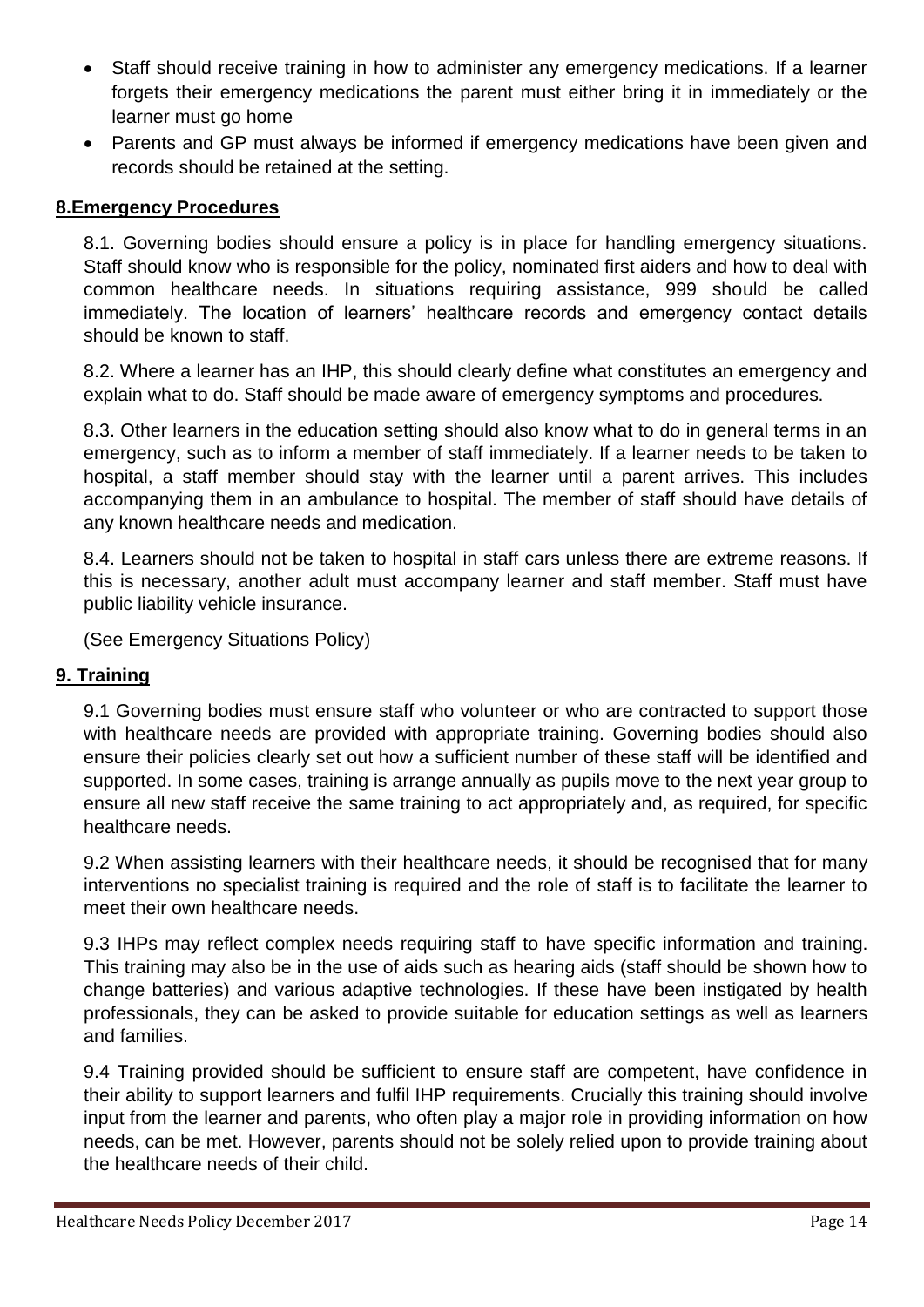9.5 If a learner has a complex needs, input may be needed from healthcare services and the local authority who will be able to advise and signpost to further training and support.

9.6 All staff, irrespective of whether they have volunteered to assist or support learners with healthcare needs, may come into contact with learners who have healthcare needs. It is therefore advisable that all staff have a basic understanding of common conditions to ensure recognition of symptoms and understand where to seek appropriate assistance. \*For further information with regard to common condition see Cardiff Local Authority Healthcare Toolkit.

9.7 Policies should include a procedure on how to raise awareness of common conditions, a healthcare needs policy and staff roles in carrying out arrangements. New and temporary staff should especially be made aware of what preventative and emergency measures are in pace so staff can recognise the need for intervention and react quickly.

9.8 If the trained staff who are usually responsible for administering medication are not available, the IHP should set out alternative arrangements. This also needs to be addressed in risk assessment and planning of off-site activities.

#### **10. Qualifications and assessments**

10.1 Efficient and effective liaison is imperative when learners with healthcare needs are approaching assessments, including those undertaking examinations in hospital or at home.. The home and hospital teachers may be able to arrange for concentration on this element to minimise the loss of learning while they are unable to attend. Liaison between the education setting and the hospital teacher or home tutor is most important, especially where the learner is moving from education setting or home to the hospital on a regular basis.

10.2 Awarding bodies may make special arrangements for learners with permanent or long term disabilities and learning difficulties, or temporary disabilities and illnesses, who are taking public examinations. Applications for special arrangements should be submitted by schools to the awarding bodies as early as possible. Full guidance on the range of special arrangements available and the procedures for making applications is given in the Joint Council for Qualifications' circulars Adjustments for candidates with disabilities and learning disabilities (2016).

## **11. Education other than at school (EOTAS)**

11.1 A learner who is unable to attend their education setting because of their healthcare needs should have their educational needs identified, and receive educational support quickly so they continue to be provided with suitable education. The nature of the provision should be responsive; reflecting the needs of what may be a changing health status.

11.2 Where absences are anticipated or known in advance, close liaison between the school and local authority should enable the EOTAS service to be provided from the start of the absence.

11.3 Cooperation between education, health and administration staff in hospital is essential. The aim should be to achieve the greatest possible benefit for the learner's education and health, which should include the creation of an atmosphere conducive to effective learning. Parents can also be a valuable link.

11.4 Learners with complex healthcare needs may be discharged from hospital with a written care plan. Where this happened, the written care plan should be integrated into any IHP.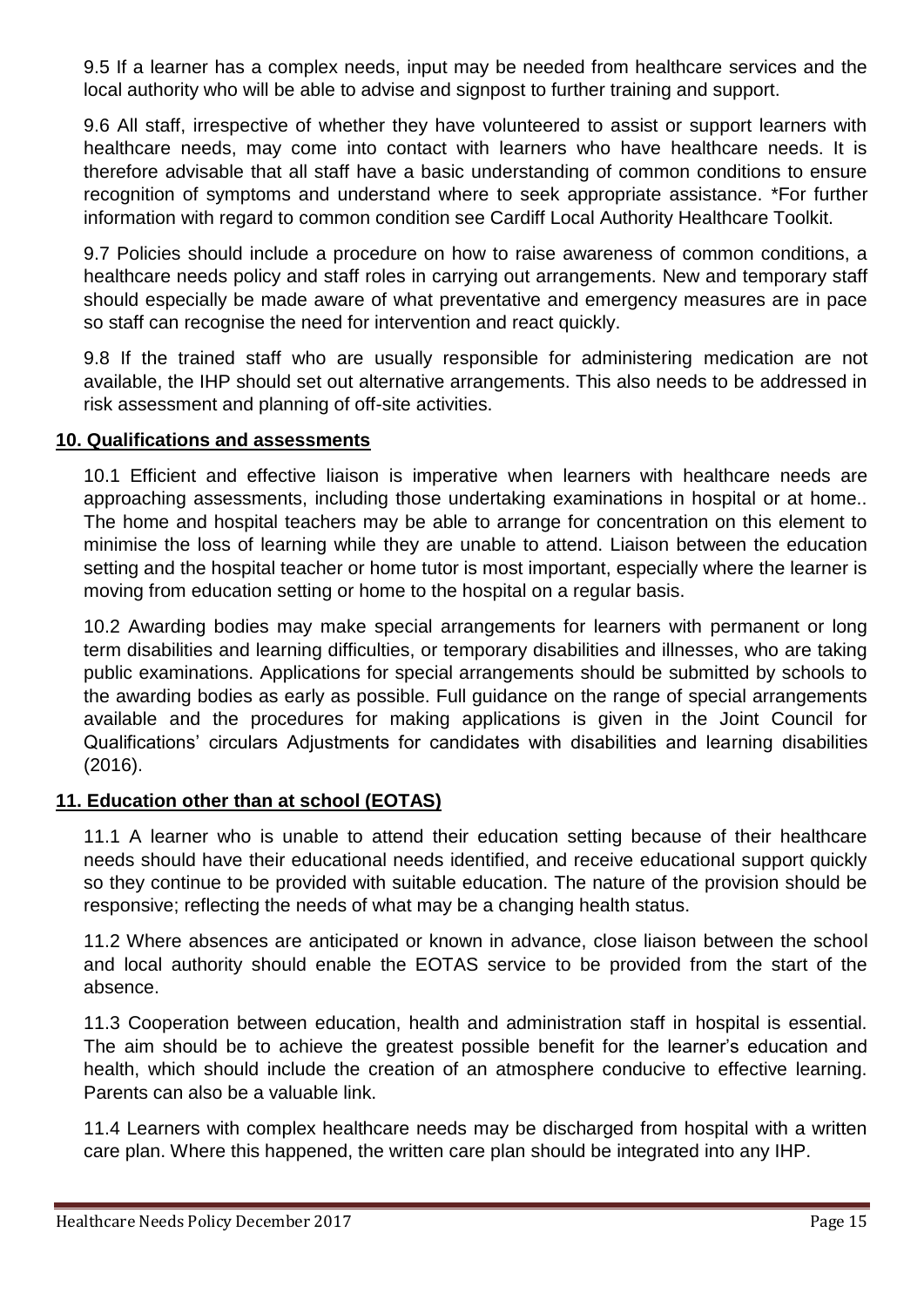#### **12. School transport**

12.1 There is a statutory duty on the local authority, head teacher and governing body in relation to learners travelling to the place where they receive their education or training. For example, depending upon the circumstances, the local authority may need to arrange home to school transport for a learner, or provide appropriately trained escorts for such journeys to facilitate the attendance of a learner.

#### **13. Reviewing policies, arrangements and procedures**

13.1 Governing bodies should ensure all policies, arrangements and procedures are reviewed regularly by the education setting. IHPs may require frequent reviews depending on the healthcare need – this should involve all key stakeholders including, where appropriate, the learner, parents, education and health professional and other relevant bodies. in any case, all IHPs are updated in September with the support of the School Nurse and, as required, from specialist nurses, depending on the specific healthcare needs of the child.

#### **14. Insurance arrangements**

14.1 Governing bodies of maintained education setting should ensure an appropriate level of insurance is in place to cover the setting's activities in supporting learners with healthcare needs. The level of insurance should appropriately reflect the level of risk. Addition cover may need to be arranged for some activities or healthcare procedures for learners with particular needs. \*For further guidance refer to Cardiff's Local Authority Toolkit – Supporting learning with healthcare needs (April 2017).

#### **15. Complaints procedure**

See Complaints Procedure Policy

## **16. Individual Healthcare Plans (IHP)**

16.1 Herbert Thompson Primary staff (SLT) complete a short term Healthcare Plan with the parents where there is a 'temporary' illness or medical condition, e.g. broken limb, cut. IHPs for 'permanent', long term conditions, e.g. allergies, epilepsy, diseases, will be completed by the School Nurse with parents and school to be shared with all relevant staff.

16.2 Governing bodies should ensure that Herbert Thompson Primary's policy covers the role of IHPs, and who is responsible for their development in supporting learners at an education setting with medical conditions.

16.3 An IHP can assist settings identify the necessary safety measures to support the learner with a healthcare need and ensure that they and others are not put at risk. They will often be essential, such as cases where conditions fluctuate or where there is a high risk that emergency intervention will be needed. They are likely to be helpful in the majority of cases, especially where the medical condition is long term and complex. However, not all children and young people will require one.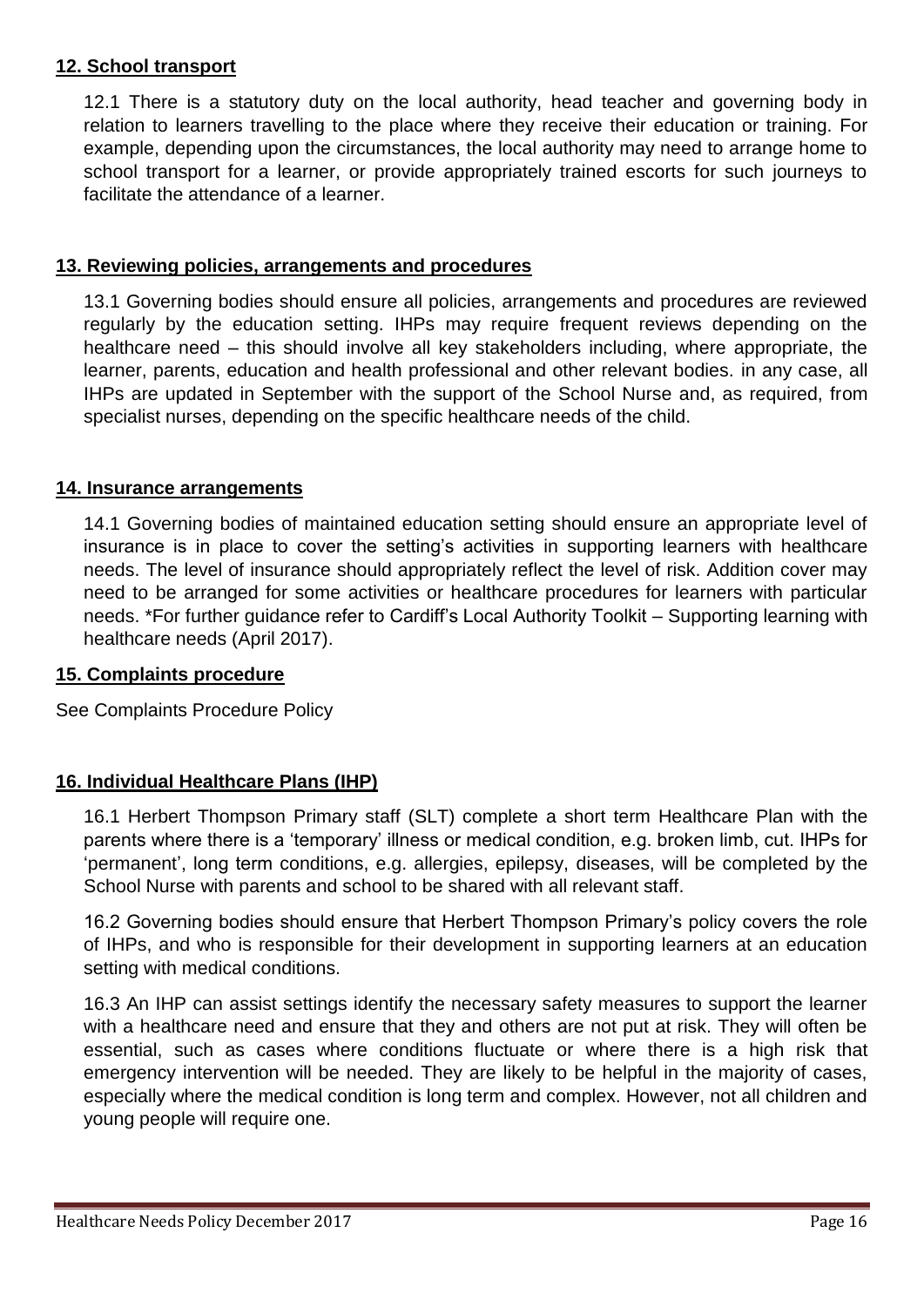16.4 An Individual Health Care Plan can clarify for settings, parents and the learner the help that the setting can both provide and receive. There should be a level of flexibility to account for any unexpected changes in the learner's healthcare needs.



## **16.2 Roles and Responsibilities in the creation and management of IHPs**

16.2.1 IHPs do not need to be complex but they should explain how the learner's needs can be met. AN IHP should be easily accessible to all who need to refer to it, while maintained the required levels of privacy. Each plan should capture key information and actions required to support the learner effectively.

16.2.2 A health professional must take a lead role in writing a Health Care Plan; this could be the school nurse, specialist nurse, special needs health visitor or consultant. Their knowledge of the condition, medication, emergency procedures and the learner is paramount. This should be completed involving the:

- $\checkmark$  The learner (where possible)
- $\checkmark$  Parent/carer
- $\checkmark$  Input or information from previous education setting
- $\checkmark$  Appropriate healthcare professionals
- $\checkmark$  Social care professions
- $\checkmark$  Head teacher and/or delegated responsible individual for healthcare needs across the setting
- $\checkmark$  Teacher and support staff, including catering staff if necessary
- $\checkmark$  Any individual with relevant roles such as a first aid coordinator, a well being officer and ALNCo (Additional Learning Needs Coordinator)
- $\checkmark$  Setting staff who have agreed to administer medication or be trained in emergency procedures

## **An Individual Healthcare Plan (IHP) may include:**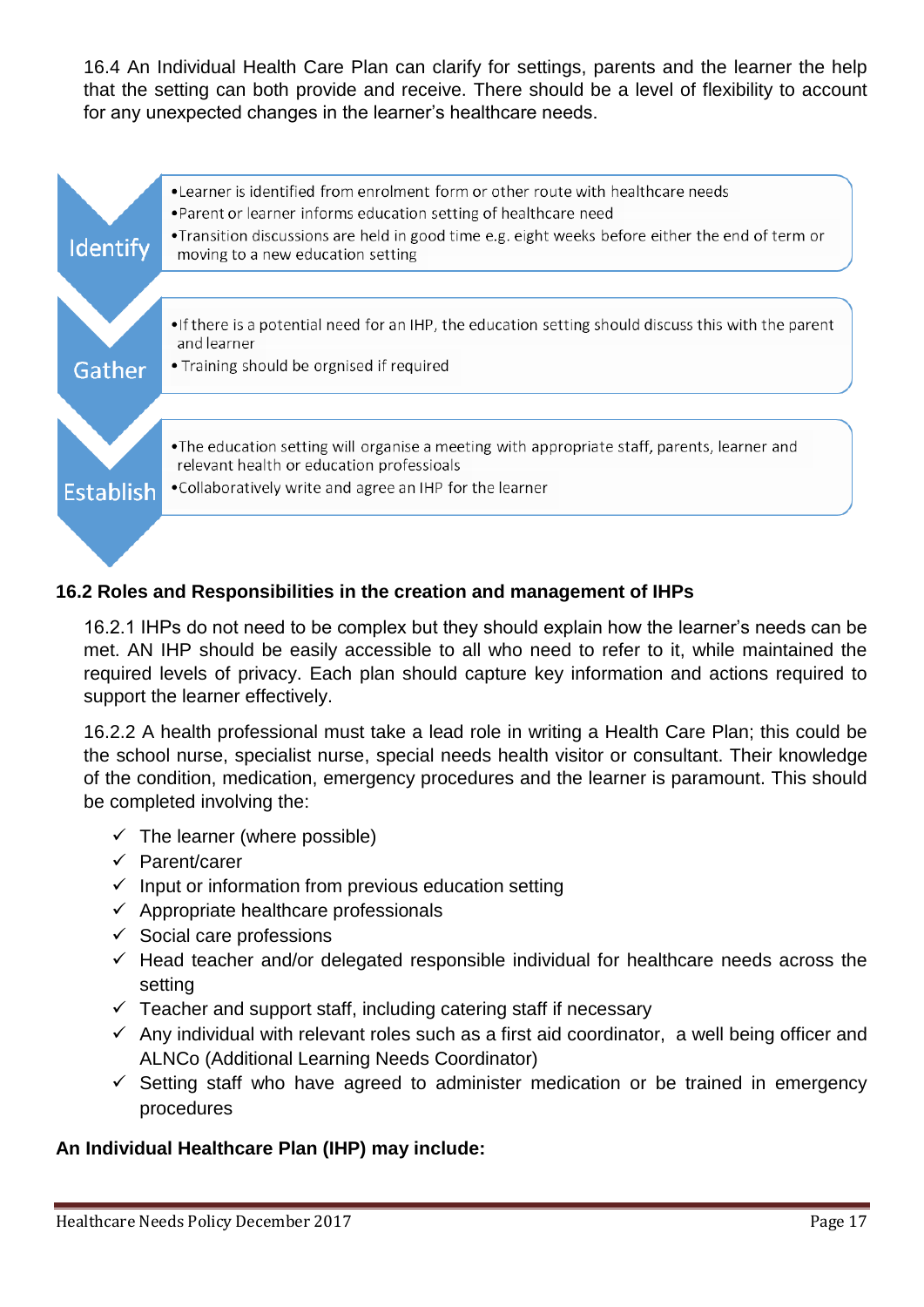- $\checkmark$  The medical condition: its triggers, signs, symptoms and treatments and how it is managed on a day to day basis, in particular during setting hours
- $\checkmark$  The learner's needs: including medication (dose, side effects and storage) and other treatments; time; facilities; equipment; testing; access to food and drink where this is used to manage their condition; dietary requirements; and environmental issues e.g. crowded corridors, travel time between lessons
- $\checkmark$  Specific support for the learner's educational, social and emotional needs
- $\checkmark$  The level of support needed (some learners will be able to take responsibility for their own healthcare needs) including in an emergency
- $\checkmark$  Who will provide this support, their training needs and expectations of their role
- $\checkmark$  Who in the setting needs to be aware of the learner's healthcare needs and the support they require
- $\checkmark$  Protocol for exchanging information between education and health (if necessary)
- $\checkmark$  Written permission from parents and the Head Teacher for the administration of medicines by staff or self-administration by the learner during setting hours
- $\checkmark$  Separate arrangements or procedures required for setting trips or other setting activities outside of the normal setting timetable that will ensure the learner can participate e.g. risk assessments
- $\checkmark$  Where confidentiality issues are raised by the parent/child/young person, the designated individuals to be entrusted with information about the child's condition
- $\checkmark$  Home to school transport this is the responsibility of the local authority
- $\checkmark$  Emergency Procedures including whom to contact, and contingency arrangements. Some learners may have an emergency health care plan prepared by their lead clinician that could be used to inform the development of their individual health care plan
- $\checkmark$  An impact statement jointly produced by healthcare professional and a teacher) on how the learner's healthcare condition and/or treatment affects their learning and what actions are required to mitigate these effects
- $\checkmark$  Review date

16.2.3 If the plan needs revising the education setting and health professional should meet with the parents and a new plan written and signed by all parties.

16.2.4 The plan should also be made available to **all staff** coming into contact with the learner

16.2.5 If the learner's condition is degenerative or life threatening, the plan should reflect these additional needs and should provide sufficient information to setting staff. The plan should include details of the condition, what to do and who to contact in an emergency. More frequent reviews will be required for those with conditions that are technologically dependent or potentially life limiting.

16.2.6 In most cases, especially concerning short term illnesses such as those requiring a course of antibiotics, a detailed IHP will not be necessary. In such circumstances it may be sufficient to record the name of medication, dosage, time administered and any possible side effects. These procedures should be conformed in writing with the learner (where appropriate), the parents and the education setting.

## **16.3 Coordinating information with healthcare professional m the learner and parents**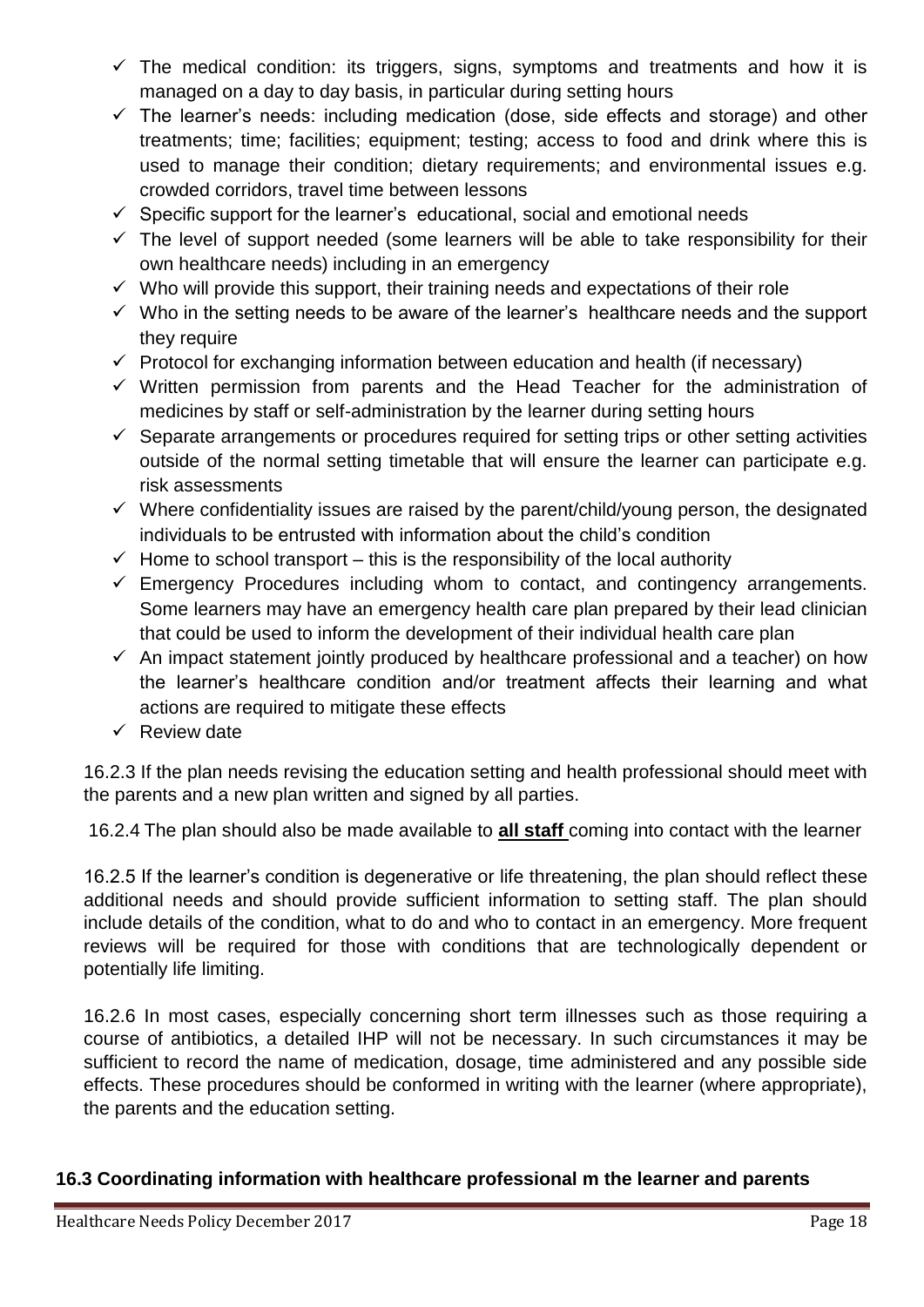The way in which a learner's healthcare needs are shared with social and healthcare professionals depends on their requirements and the type of education setting. The IHP should explain how information is shared and who will do this. This individual can be a first point of contact for parents and staff and would liaise with external agencies.

#### **16.4 Confidentiality**

It is important that relevant staff (including temporary staff) are aware of the healthcare needs of their learners, including changes to IHPs. IHP will likely contain sensitive or confidential information. The sharing, and storing of information must comply with the Data Protection Act 1998 and not breach the privacy rights of or duty of confidence owed to the individuals.

#### **16.5 The learner's role in managing their own healthcare needs**

Learners who are competent to do so should be encouraged to take responsibility for managing their own medicines and procedures. This should be reflected within the learner's IHP.

Where possible, learners should be allowed to carry their own medication and relevant devices, or be able to quickly access their medication. Some learners may require an appropriate level of supervision.

If a learner refuses to take their medication or carry out a necessary procedure, staff can not force them to do so, but follow the setting's defined arrangements, agreed in the IHP. Parents should be informed as soon as possible so that an alternative arrangement can be considered and heath advice should be sought where appropriate.

#### **17. Unacceptable Practice**

#### **It is not acceptable practice to:**

- Prevent learners from attending education or reduce hours due to their healthcare needs, unless this would be likely to cause harm to the learner or others.
- Prevent learners from easily accessing their inhalers, medication and administering of their medication when and where necessary
- Assume every learner with the same condition requires the same treatment
- Ignore the views of the learner or their parents, or ignore healthcare evidence or opinion
- Send learners with healthcare needs home frequently for reasons associated with their medical condition or prevent them from staying for normal setting activities, including lunch, unless this is specified in their IHP or risk assessment
- Send a learner that becomes ill or needs assistance to the office or medical room unaccompanied or with someone who is unaware of the learners' needs or unable to properly monitor them
- Penalise a learner for their attendance record if their absences are related to their medical condition e.g. hospital appointments
- Prevent learners from drinking, eating or taking toilet or other breaks whenever they need to in order to manage their medical condition effectively
- Require parents, or otherwise make them feel obliged, to attend the education setting, trip or other off site activity to administer medication or provide healthcare support to the learner, including for toileting issues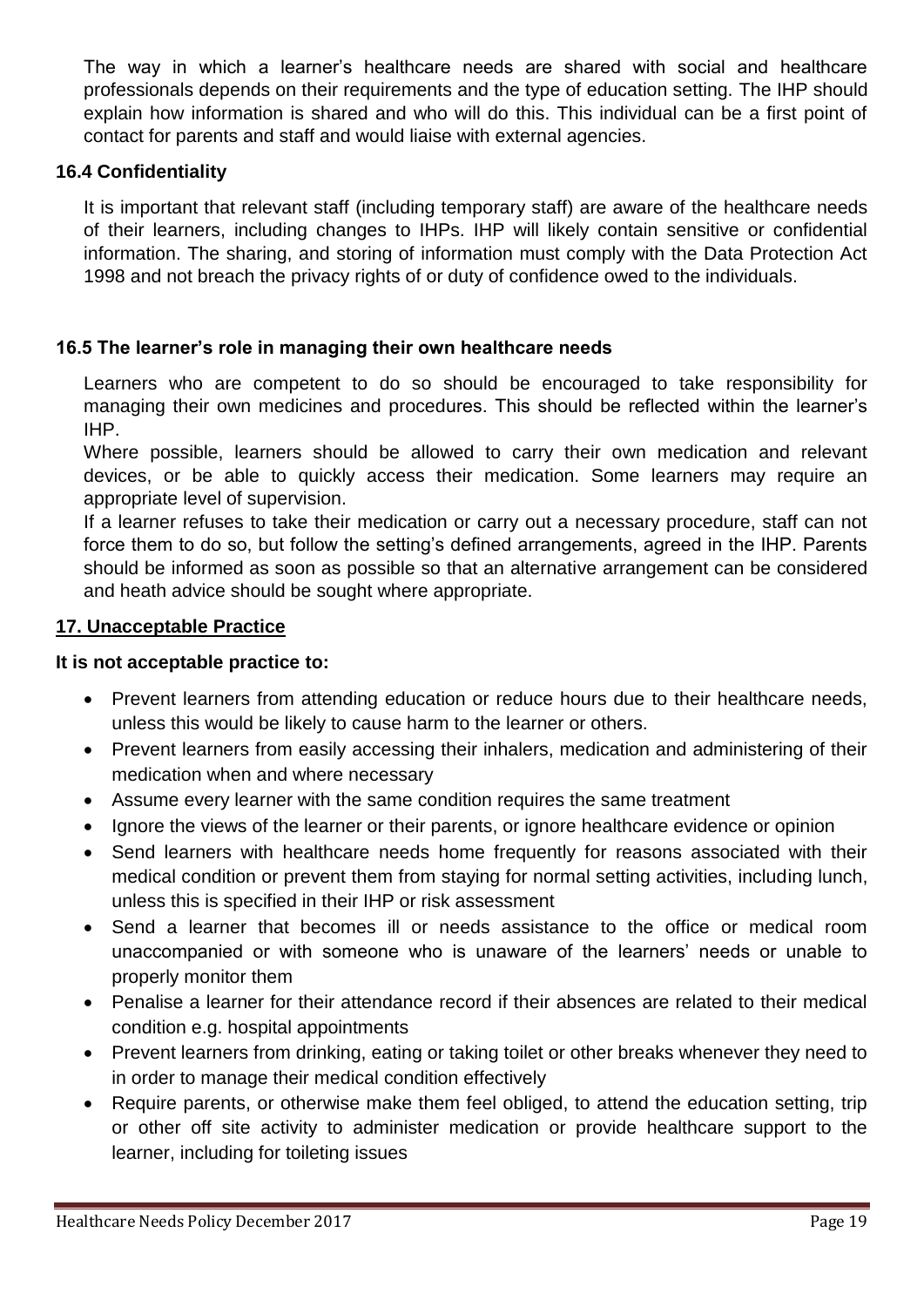- Prevent, or create unnecessary barriers for learners from participating in any aspect of education setting life, including setting trips e.g. by requiring parents to accompany the child
- Ask a learner to leave the classroom or activity if they need to administer non personal medication or consume food in line with their health needs
- Expect or cause a parent to give up work or other commitments because the education setting is failing to support a learner's healthcare needs
- Request adjustments or additional time for a learner at a late stage. They should be applied for in good time. Consideration should also be give to adjustments or additional time needed in mock examinations or other tests

\*Please refer to the 'Unacceptable Practice' section in the Welsh Government's 'Supporting Learners with Healthcare Needs' statutory guidance.

| <b>Date</b>             | <b>Review</b><br><b>Date</b> | <b>Coordinator</b>         |
|-------------------------|------------------------------|----------------------------|
| <b>December</b><br>2017 | <b>December</b><br>2018      | Mrs. Miriam Pullin (ALNCO) |

| Headteacher:                              | Mrs. Sheena Marsh  | Date: |  |
|-------------------------------------------|--------------------|-------|--|
| <b>Chair of Governing</b><br><b>Body:</b> | Mrs. Barbara Cooke | Date: |  |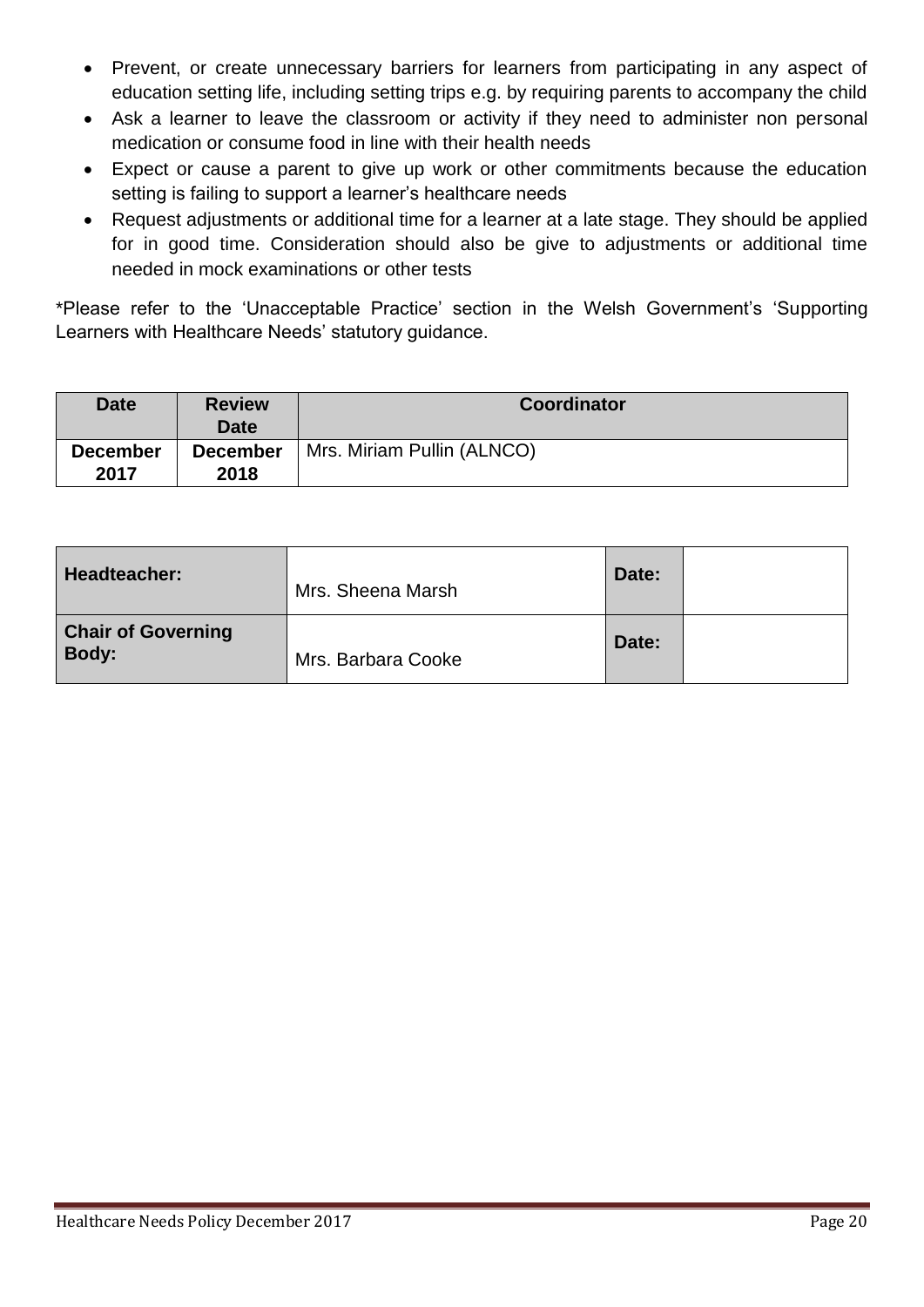#### **Outline of legal framework**

There are various duties on schools and local authorities which are relevant to safeguarding the welfare of children and young people with healthcare needs in the educational context. The main provisions are outlined below.

This is not an exhaustive list of the law relevant to this subject. Nor is it an authoritative statement or description of the law, which only courts can give. The descriptions below are summaries of the main relevant provisions. For any particular duty, there will be further statutory provisions and there may be case law (and possibly such developments after the issue of this guidance), affecting the meaning of the provisions (e.g. defining terms), or how a function is to be exercised (e.g. matters to which the person exercising the function must have regard). It should not be relied upon as a substitute for seeking legal advice or reading the actual provisions. Legislation can be found at [www.legislation.gov.uk](http://www.legislation.gov.uk/) though it is not all in revised and up to date form.

#### **General**

**.** 

As part of the common law, those responsible for the care and supervision of children and young people, including teachers, and other staff in charge of children, owe a duty of care to act as any reasonably prudent parent would in relation to their own children.

A person without parental responsibility for a child or young person, but with the care of that child, may do what is reasonable in all the circumstances of the case for the purpose of safeguarding or promoting the child's welfare. This is subject, for example, to a court order prohibiting certain steps being taken in relation to that child or young person without the Court's consent **(Section 3(5) of the Children Act, 1989)<sup>2</sup>** .

#### **Statutory duties on governing bodies of maintained schools**

- In discharging their functions relating to the conduct of the school, governing bodies of maintained schools (including maintained nursery schools) must promote the well-being of pupils at the school **(Section 21(5) of the Education Act, 2002)<sup>3</sup> .**
- Governing bodies of maintained schools (including maintained nursery schools) must make arrangements for ensuring that their functions relating to the conduct of the school are exercised with a view to safeguarding and promoting the welfare of children and young people (i.e. those under 18) who are pupils at the school **(Section 175(2) of the Education Act, 2002).** In considering what arrangements are required, the governing body is to have regard to any guidance by the Welsh ministers<sup>4</sup> (Section 175(4) of the Education Act, **2002).**Governing bodies are also subject to duties under the **Equality Act, 2010<sup>5</sup> –** see the section below for more details.

## **Statutory duties on local authorities**

 Local authorities have general functions in relation to providing education for their area **(***in particular sections 13 to 14, 15A, 15B of the* **Education Act, 1996)<sup>6</sup> .**

Healthcare Needs Policy December 2017 Page 21

<sup>2</sup> **Children Act, 1989** - http://www.legislation.gov.uk/ukpga/1989/41/contents/enacted

<sup>3</sup> **Education Act, 2002** - http://www.legislation.gov.uk/ukpga/2002/32/contents

<sup>&</sup>lt;sup>4</sup> This power is now vested in the Welsh Ministers, rather than the National Assembly for Wales, by virtue of paragraph 30 of Schedule 11 to the **Government of Wales Act, 2006** - http://www.legislation.gov.uk/ukpga/2006/32/contents

<sup>5</sup> **Equality Act, 2010** - http://www.legislation.gov.uk/ukpga/2010/15/contents

<sup>6</sup> **Education Act, 1996** - http://www.legislation.gov.uk/ukpga/1996/56/contents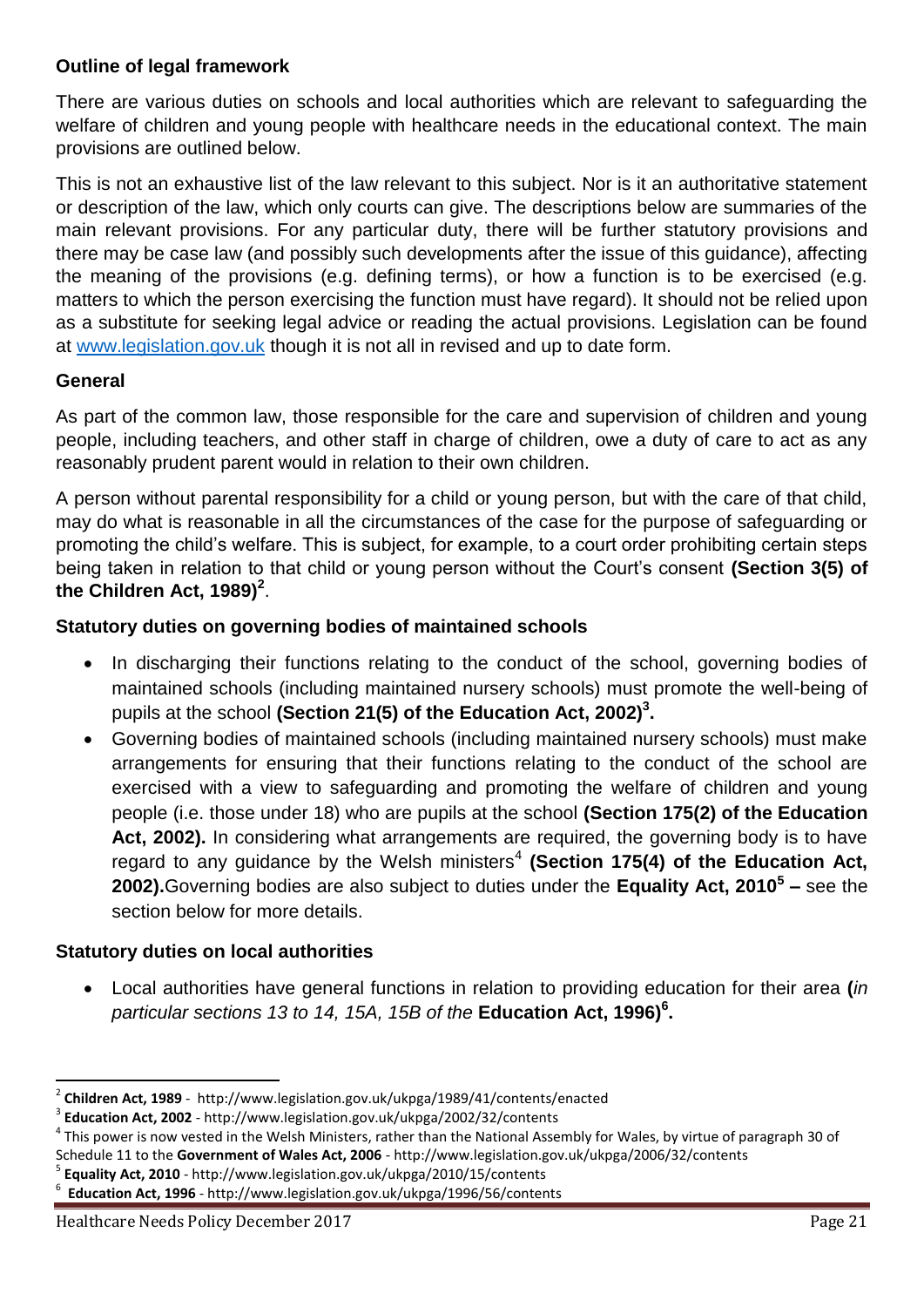- A local authority must make arrangements for the provision of suitable education (at school or otherwise), for children of compulsory school age who may now otherwise receive it for any period due to illness, exclusion from school or otherwise **(***Section 19(1) of the*  **Education Act, 1996)**. For young persons (i.e. those who are over compulsory school age but under the age of 18), local authorities have a power (rather than a duty), to make such arrangements in those circumstances **(***Section (4) of the* **Education Act, 1996)**. In determining what arrangements to make under *Section 19(1) or 19(4)*, in the case of any child or young person, the local authority must have regard to any guidance given by the Welsh ministers.
- A local authority must make arrangements for ensuring that their education functions are exercised with a view to safeguarding and promoting the welfare of children and young people (i.e. under 18 years old), **(***Section 175(1) of the* **Education Act, 2002).**

In considering what arrangements are required, the local authority is to have regard to any guidance given by the Welsh Ministers (see footnote 3 on previous page), **(***Section 175 (4) of the* **Education Act, 2002)**. Some of this guidance is issued under *Section 175(4)* –it is marked in bold font.

- Local authorities have general duty to safeguard and promote the welfare of children and young people in need within their area (and so far as consistent with that, to promote the upbringing of those children by their families) by providing a range and level of services appropriate to those children's needs **(***Section 17 of the* **Children Act 1989).**
- Local authorities must make arrangements to promote cooperation between various persons and bodies, including a local health board for an area within the local authority's area and an NHS Trust providing services in the area. The arrangements are to be made with a view to:
	- o Improving the well-being of children and young people within the area;
	- o Improving the quality of care and support for children and young people provided in the area (when amendments made by the **Social Services and Well-Being (Wales)**  Act, 2014 come into force)<sup>7</sup>.
	- o Protecting children and young people who are experiencing or at risk of, abuse and other harm (when those amendments come into force), **(***Section 25 of the* **Children Act, 2004)<sup>8</sup> .**
- **The Education (School Premises) Regulations, 1999, S.I. 1999/2<sup>9</sup>** set out requirements (for which local authorities are responsible) regarding facilities at maintained schools. These include requirements regarding accommodation for medical examination and treatment of pupils and the care of sick or injured pupils (*Regulation 5).*
- Local authorities also have duties under the **Equality Act, 2010**  see below.

## **The Equality Act, 2010**

 $\overline{a}$ 

<sup>7</sup> **Social Services and Well-Being (Wales) Act, 2014** - http://www.legislation.gov.uk/anaw/2014/4/contents/enacted

<sup>8</sup> **Children Act, 2004** - http://www.legislation.gov.uk/ukpga/2004/31/contents

<sup>9</sup> **Education (School Premises) Regulations, 1999, S.I. 1999/2 -** http://www.legislation.gov.uk/uksi/1999/2/contents/made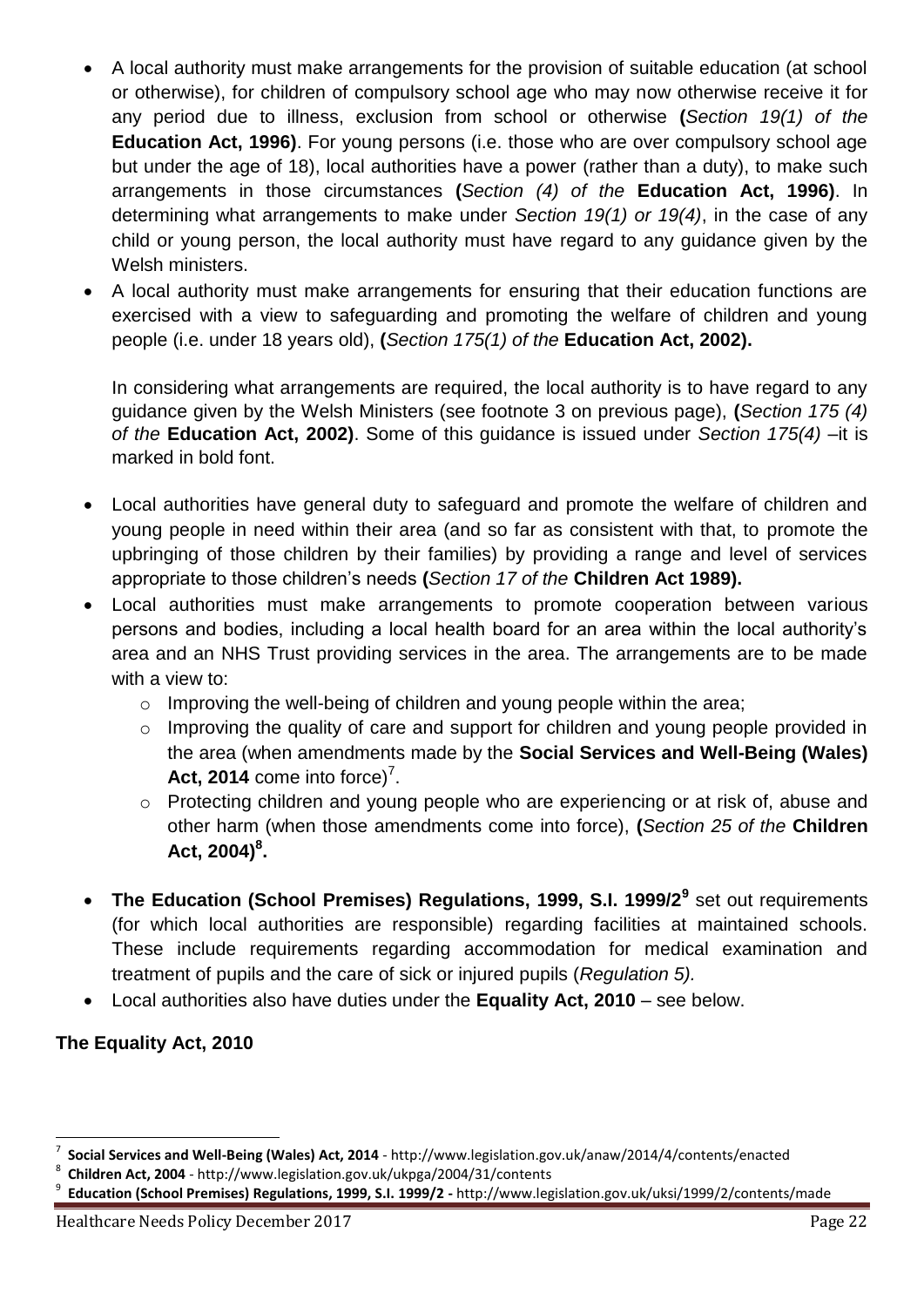Disability is a protected characteristic under the **Equality Act, 2010<sup>10</sup> .** Some learners with healthcare needs may be disabled for the purposes of that Act; others may not be. There are various duties under the **Equality Act, 2010** which are relevant in the context of learners with healthcare needs who are disabled.

The responsible body of a school must not discriminate, harass nor victimise disable pupils and in some cases, other particular persons. The responsible body is also subject to a duty to make reasonable adjustments **(***Section 85 of the* **Equality Act, 2010).**

Local authorities must prepare and implement an accessibility strategy in relation to schools for which they are the responsible body. This is a strategy for (over a particular period):

- a) Increasing the extent to which disabled pupils can participate in the schools' curriculums;
- b) Improving the physical environment of the schools for the purpose of increasing the extent to which disable pupils are able to take advantage of education and benefits, facilities or services provided or offered by the schools;
- c) Improving the delivery to disabled pupils of information which is readily accessible to pupils who are not disabled **(***paragraph 1 of Schedule 10 to the* **Equality Act, 2010).**

The responsible body of a school must prepare and implement an accessibility plan. Such a plan involves the same content as an accessibility strategy except that it relates to the particular school **(***Paragraph 3 of Schedule 10 to the* **Equality Act, 2010).**

In relation to a maintained school and maintained nursery, the responsible body is the local authority or the governing body. In relation to a pupil referral unit, it is the local authority.

Local authorities and the governing body of local authority maintained educational establishments (e.g. maintained schools) are subject to the public sector equality duty. This requires them, in the exercise of their functions, to have due regard to particular matters related to equality (*Section 149).* They are also under specific duties for the purpose of enabling better performance of the public sector equality duty **(Equality Act, 2010, (Statutory Duties) (Wales) Regulations, 2011 S.I. 2011/1064).**

## **Other relevant provisions**

The **Learner Travel (Wales) Measure, 2008<sup>11</sup>** places duties on local authorities and governing bodies in relation to home-school transport.

The **Data Protection Act, 1998<sup>12</sup>** regulates the processing of personal data, which includes the holding and disclosure of it.

The **Misuse of Drugs Act, 1971<sup>13</sup>** and regulations made, deal with restrictions (for example, concerned with supply and possession), on drugs which are controlled. Learners may be prescribed controlled drugs.

# **Appendix 3:2**

**<sup>.</sup>** <sup>10</sup> **Equality Act, 2010 -** http://www.legislation.gov.uk/ukpga/2010/15/contents

<sup>11</sup> **Learner Travel (Wales) Measure, 2008** - http://www.legislation.gov.uk/mwa/2008/2/contents

<sup>12</sup> **Data Protection Act, 1998** - http://www.legislation.gov.uk/ukpga/1998/29/contents

<sup>13</sup> **Misuse of Drugs Act, 1971** - http://www.legislation.gov.uk/ukpga/1971/38/contents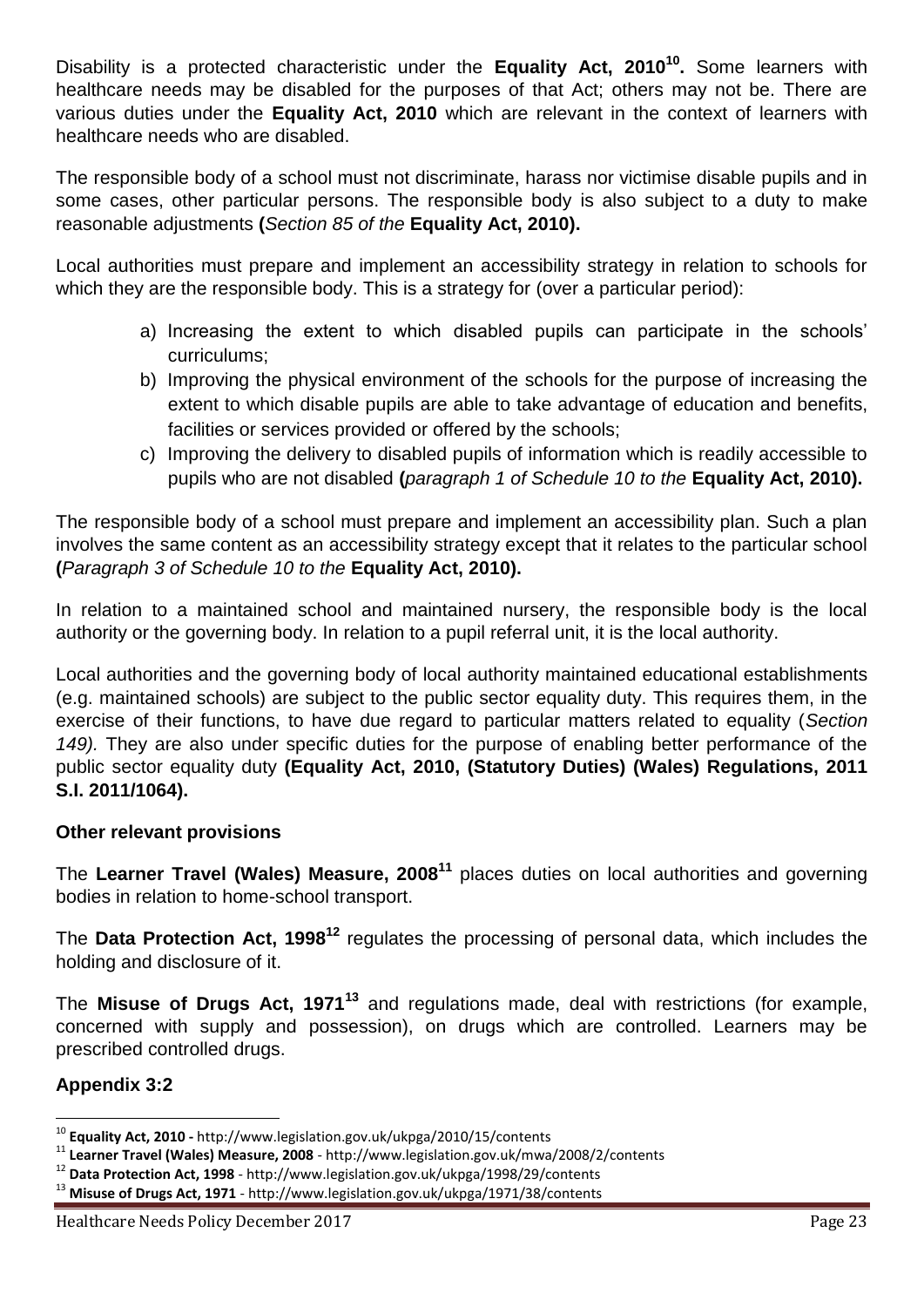## **Useful relevant legislation for England and Wales**

The legislation listed below can be referred to clarify the main provisions relevant to children and young people with healthcare needs.

- **Children and Families Act, 2014 (Section 100)<sup>14</sup>** places a duty on governing bodies of maintained schools, proprietors of academies and management committees of PRUs to make arrangements for supporting pupils at their school with medical conditions.
- **<sup>❖</sup> Section 21 of the Education Act, 2002<sup>15</sup> provides that governing bodies of maintained** schools must, in discharging their functions in relation to the conduct of the school, promote the wellbeing of pupils at the school.
- **Section 175 of the Education Act, 2002**  provides that governing bodies of maintained schools must make arrangements for ensuring that their functions relating to the conduct of the school are exercised with a view to safeguarding and promoting the welfare of children who are pupils at the school. Paragraph 7 of Schedule 1 to the Independent School Standards (England) Regulations 2010 set this out in relation to academy schools and alternative provision academies.
- **Section 3 of the Children Act, 1989<sup>16</sup>** provides a duty on a person with the care of a child (who does not have parental responsibility for the child) to do all that is reasonable in all the circumstances for the purposes of safeguarding or promoting the welfare of the child.

**Example 2** of the  $\sim$  **Section 17** of the **Children Act, 1989** – gives local authorities a general duty to safeguard and promote the welfare of children in need in their area.

- $\div$  Section 10 of the Children Act, 2004<sup>17</sup> provides that the local authority must make arrangements to promote cooperation between the authority and relevant partners (including the governing body of a maintained school, the proprietor of an academy, clinical commissioning groups and the NHS Commissioning Board, with a view to improving the wellbeing of children, including their physical and mental health, protection from harm and neglect, and education. Relevant partners are under a duty to cooperate in the making of these arrangements.
- **Equality Act, 2010<sup>18</sup>** the key elements are as follows:
	- o They **must not** discriminate against, harass or victimise disabled children and young people
	- o They **must** make reasonable adjustments to ensure that disabled children and young people are not at a substantial disadvantage compared with their peers. This duty is anticipatory: adjustments must be planned and put in place in advance, to prevent that disadvantage
- **Education Act, 1996, Chapter 1 (Special Educational Needs)<sup>19</sup>**
- **Care Standard Act, 2000<sup>20</sup>**
- **Health and Safety at Work Act, 1974, Section 2<sup>21</sup>** and the associated regulations, provides that it is the duty of the employer (local authority, governing body or academy

<sup>1</sup> <sup>14</sup> http://www.legislation.gov.uk/ukpga/2014/6/contents/enacted

<sup>15</sup> http://www.legislation.gov.uk/ukpga/2002/32/contents

<sup>16</sup> http://www.legislation.gov.uk/ukpga/1989/41/contents

<sup>17</sup> http://www.legislation.gov.uk/ukpga/2004/31/contents

<sup>18</sup> http://www.legislation.gov.uk/ukpga/2010/15/contents

<sup>19</sup> http://www.legislation.gov.uk/ukpga/1996/56/part/IV

<sup>20</sup> http://www.legislation.gov.uk/ukpga/2000/14/contents